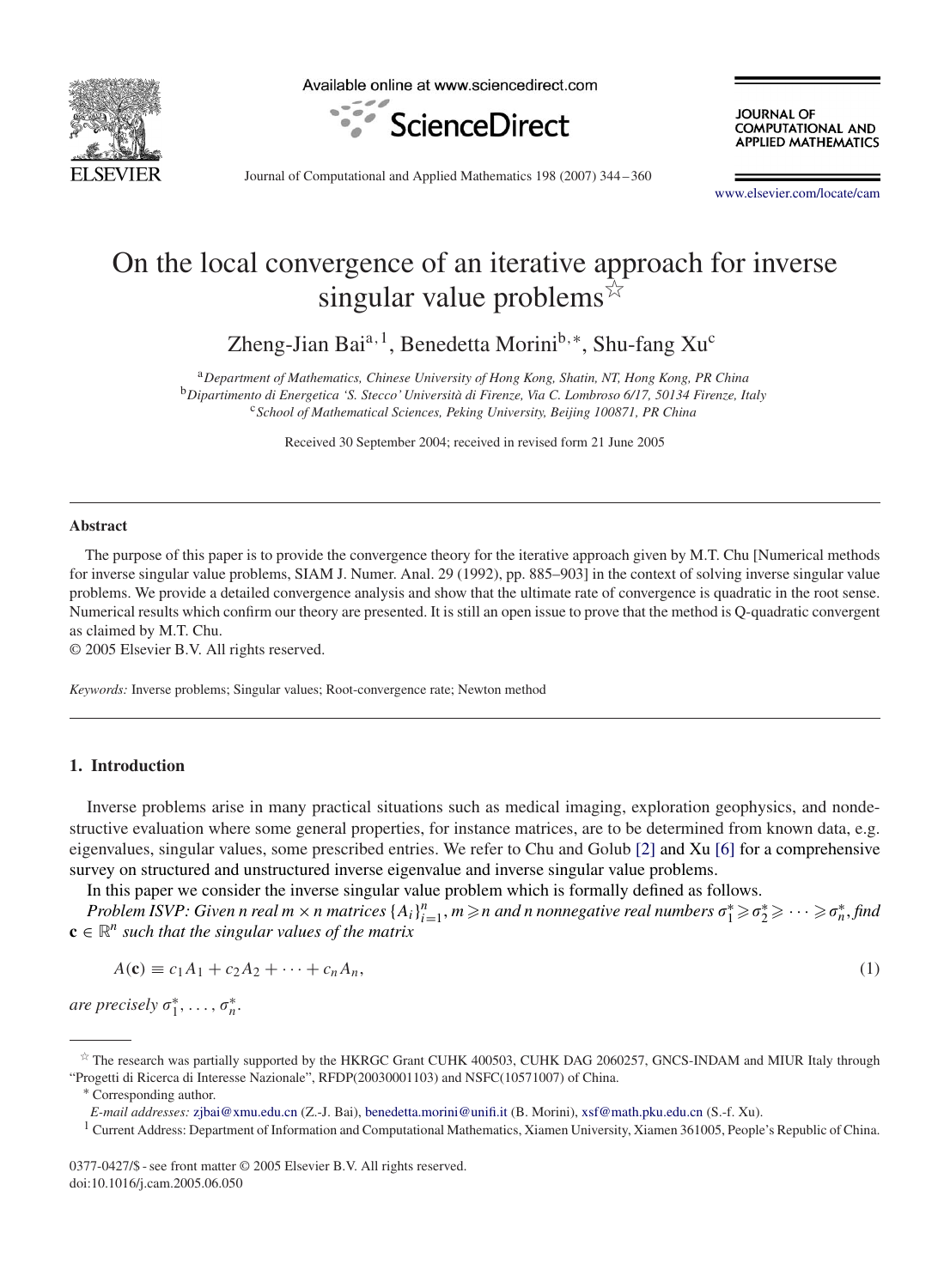This problem was first proposed by Chu and in [\[1\]](#page-16-0) two numerical methods for solving Problem ISVP are presented. We restrict our attention to the second method of [\[1\]](#page-16-0) which generalizes an effective iterative process proposed originally by Friedland et al. [\[3\]](#page-16-0) for solving inverse eigenvalue problems. In [\[1\]](#page-16-0) it is shown that the iterative approach is a variation of the Newton method and some convergence theory is provided. However, several theoretical issues raised in [\[1\]](#page-16-0) deserve further attention. Here we show that the proof of local quadratic convergence in the quotient sense given in [1, Theorem 4.2] [missed](#page-16-0) [a](#page-16-0) [block](#page-16-0) [of](#page-16-0) [free](#page-16-0) [parameters](#page-16-0) [which](#page-16-0) [might](#page-16-0) [not](#page-16-0) [be](#page-16-0) [in](#page-16-0) [the](#page-16-0) [second](#page-16-0) [order](#page-16-0) [of](#page-16-0) [accuracy](#page-16-0) [and](#page-16-0) [we](#page-16-0) [dem](#page-16-0)onstrate the criticality of this block by providing some numerical examples. In addition, it seems to us that it is not clear how to derive local quadratic convergence of the iterative method proceeding as in [\[1\].](#page-16-0) Our purpose is to fill this gap by laying down a detailed convergence analysis of the iterative approach. Our analysis reveals that the iterative method converges at least quadratically in the root sense. We recall that the definitions of root-convergence and quotient-convergence are as follows

**Definition 1** (*Ortega and Rheinboldt* [5, *Chapter 9]*). Let  $\{x^k\}$  be any convergent sequence with limit  $x^*$ . Then, the quantities

$$
Q_{p}\{\mathbf{x}^{k}\} = \begin{cases} 0 & \text{if } \mathbf{x}^{k} = \mathbf{x}^{*} \text{ for all but finitely many } k, \\ \lim_{k \to \infty} \sup \frac{\|\mathbf{x}^{k+1} - \mathbf{x}^{*}\|}{\|\mathbf{x}^{k} - \mathbf{x}^{*}\|^{p}} & \text{if } \mathbf{x}^{k} \neq \mathbf{x}^{*} \text{ for all but finitely many } k, \\ \infty & \text{otherwise,} \end{cases}
$$
(2)

defined for all  $p \in [1, \infty)$ , are the *quotient-convergence factors* of  $\{x^k\}$  with respect to the norm  $\|\cdot\|$  on  $\mathbb{R}^n$  and

$$
O_Q(\mathbf{x}^*) = \begin{cases} \infty & \text{if } Q_p\{\mathbf{x}^k\} = 0, \ \forall p \in [1, \infty), \\ \inf\{p \in [1, \infty) | Q_p\{\mathbf{x}^k\} = +\infty\} & \text{otherwise,} \end{cases}
$$
(3)

is the *Q*-order of  $\{x^k\}$  at  $x^*$ .

**Definition 2** (*Ortega and Rheinboldt [\[5, Chapter 9\]](#page-16-0)*)*.* Let {**x***k*} be any convergent sequence with limit **x**∗. Then the numbers

$$
R_p\{\mathbf{x}^k\} = \begin{cases} \n\limsup_{k \to \infty} \|\mathbf{x}^k - \mathbf{x}^*\|^{1/k} & \text{if } p = 1, \\ \n\limsup_{k \to \infty} \|\mathbf{x}^k - \mathbf{x}^*\|^{1/p^k} & \text{if } p > 1, \n\end{cases} \tag{4}
$$

are the root-convergence factors of  ${x<sup>k</sup>}$ . The quantity

$$
O_R(\mathbf{x}^*) = \begin{cases} \infty & \text{if } R_p\{\mathbf{x}^k\} = 0, \ \forall p \in [1, \infty), \\ \inf\{p \in [1, \infty) | R_p\{\mathbf{x}^k\} = 1\} & \text{otherwise,} \end{cases}
$$
(5)

is called the *R*-order of  $\{x^k\}$  at  $x^*$ .

As the root-convergence is a weaker notion of convergence than the quotient-convergence, our result does not contradict the claim of [\[1\].](#page-16-0) In fact, proving the stronger result as stated in [\[1\]](#page-16-0) remains an open issue.

In Section 2 we review the formulation and theory of the iterative method given in [\[1\].](#page-16-0) In Section 3 we present our convergence analysis and in Section 4 we show that our results are confirmed by numerical experiments.

In what follows,  $\|\cdot\|$  denotes the Euclidean vector norm or its corresponding induced matrix norm. For any vector  $\mathbf{c} = (c_1, c_2, \ldots, c_n)^\text{T} \in \mathbb{R}^n$  we use  $\{\sigma_i(\mathbf{c})\}_{i=1}^n$  to denote the singular values of  $A(\mathbf{c})$  defined by (1), where  $\sigma_1(\mathbf{c}) \geq \sigma_2(\mathbf{c}) \geq \cdots \geq \sigma_n(\mathbf{c}) \geq 0$ . Assume that all the given singular values  $\{\sigma_i^*\}_{i=1}^n$  are positive and distinct, and let  $\Sigma_* = \text{diag}(\sigma_1^*, \ldots, \sigma_n^*) \in \mathbb{R}^{m \times n}$ , and  $\mathcal{O}(n)$  denote the set of all orthogonal matrices in  $\mathbb{R}^{n \times n}$ . Finally, let  $\|\cdot\|_F$  denote the Frobenius norm or the induced Frobenius norm in  $\mathbb{R}^{m \times m} \times \mathbb{R}^{n \times n}$ , see [\[1\].](#page-16-0)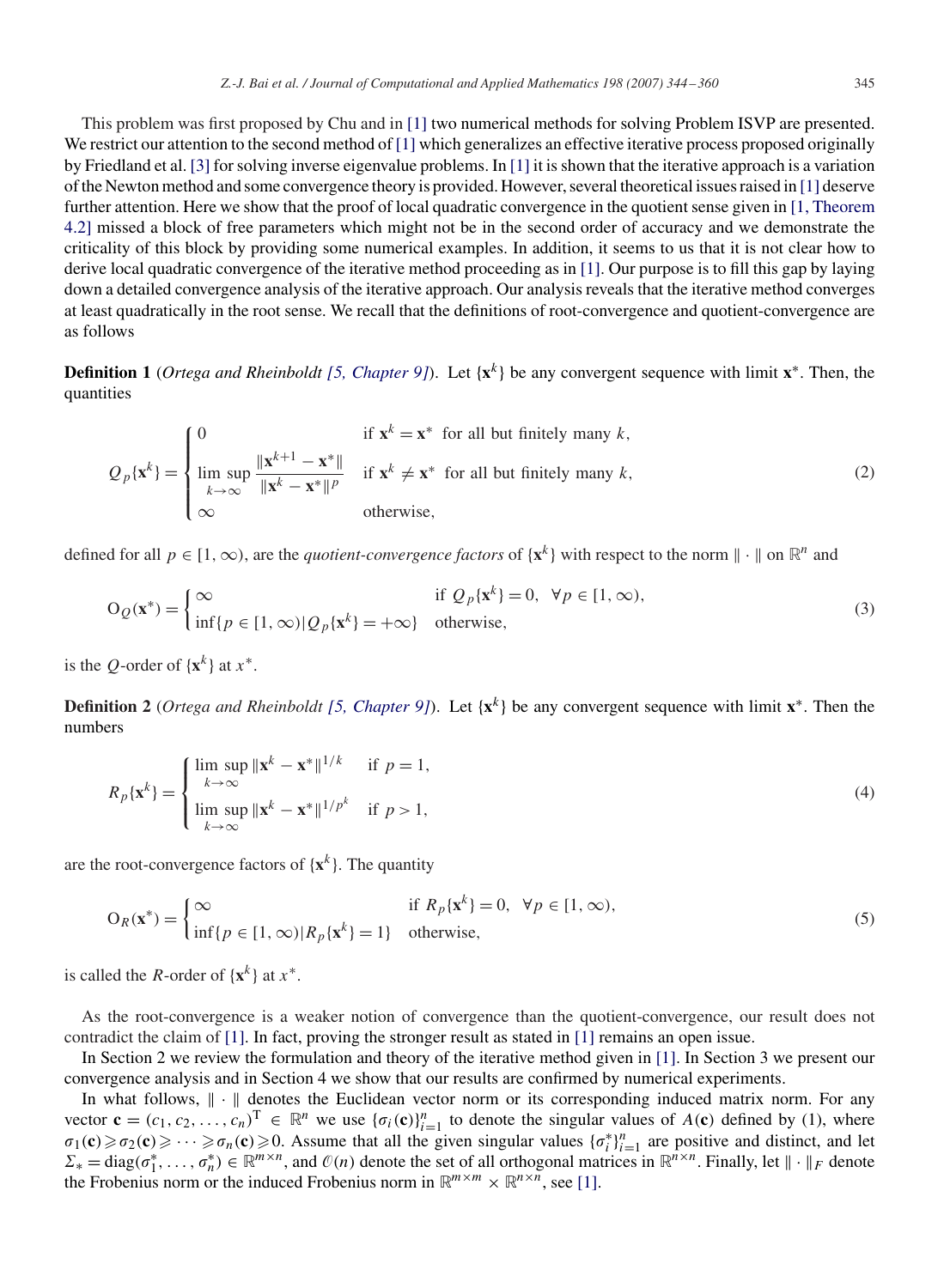### **2. The iterative approach**

In this section, we briefly recall the second method given in [\[1\].](#page-16-0) Define the affine subspace  $\mathscr{A} \equiv \{A(\mathbf{c}) | \mathbf{c} \in \mathbb{R}^n\}$ and the surface  $\mathcal{M}_s(\Sigma_*) = \{ U \Sigma_* V^T | U \in \mathcal{O}(m), V \in \mathcal{O}(n) \}$ , i.e. the set of all matrices in  $\mathbb{R}^{m \times n}$  with singular values  $\sigma_1^* > \sigma_2^* \cdots > \sigma_n^* > 0$ . Thus, solving Problem ISVP is equivalent to finding an intersection of  $\mathcal{M}_s(\Sigma_*)$  and  $\mathcal{A}$ . The second method of [\[1\]](#page-16-0) can be viewed as a variation of the Newton method where each iteration is composed of two major steps.

Let  $c^k$  be the current iterate and  $X_k$  a "lift" of  $A(c^k)$  from the affine subspace  $\mathscr A$  to the surface  $\mathscr M_s(\Sigma_*)$ . In the first step, the new iterate  $c^{k+1}$  is computed so that  $A(c^{k+1})$  is an  $\mathscr A$ -intercept of a line that is tangent to the manifold  $\mathscr M_s(\Sigma_*)$ at  $X_k$ . This amounts to finding two skew-symmetric matrices  $F_{k+1} \in \mathbb{R}^{m \times m}$ ,  $T_{k+1} \in \mathbb{R}^{n \times n}$  and a vector  $\mathbf{c}^{k+1} \in \mathbb{R}^n$ such that

$$
X_k + F_{k+1}X_k - X_kT_{k+1} = A(e^{k+1}).
$$
\n(6)

Notice that  $X_k \in \mathcal{M}_s(\Sigma_*)$  implies that there exist  $U_k \in \mathcal{O}(m)$  and  $V_k \in \mathcal{O}(n)$  such that  $U_k^T X_k V_k = \Sigma_*$ . It follows from (6) that

$$
\Sigma_* + H_{k+1} \Sigma_* - \Sigma_* K_{k+1} = U_k^{\mathrm{T}} A(\mathbf{c}^{k+1}) V_k,
$$
\n(7)

where  $H_{k+1} = U_k^{\mathrm{T}} F_{k+1} U_k \in \mathbb{R}^{m \times m}$  and  $K_{k+1} = V_k^{\mathrm{T}} T_{k+1} V_k \in \mathbb{R}^{n \times n}$  are skew-symmetric matrices.

In the second step, the matrix  $A(\mathbf{c}^{k+1}) \in \mathcal{A}$  is lifted up to a new point  $X_{k+1} \in \mathcal{M}_{s}(\Sigma_{*})$  which is defined as

$$
X_{k+1} \equiv U_{k+1} \Sigma_* V_{k+1}^{\mathrm{T}},
$$

where  $U_{k+1}$  and  $V_{k+1}$  are two orthogonal matrices defined by

$$
U_{k+1} = U_k R_{k+1} \quad \text{and} \quad V_{k+1} = V_k S_{k+1}.
$$
\n(8)

Here,  $R_{k+1}$  and  $S_{k+1}$  are the Cayley transforms

$$
R_{k+1} \equiv (I + \frac{1}{2}H_{k+1})(I - \frac{1}{2}H_{k+1})^{-1} \quad \text{and} \quad S_{k+1} \equiv (I + \frac{1}{2}K_{k+1})(I - \frac{1}{2}K_{k+1})^{-1}.
$$
 (9)

Overall we have *Iterative Algorithm:*

(1) Given  $\mathbf{c}^0$ , compute the singular value  $\{\sigma_i(\mathbf{c}^0)\}_{i=1}^n$ , the normalized left singular vectors  $\{\mathbf{u}_i(\mathbf{c}^0)\}_{i=1}^m$  and the normalized right singular vectors  $\{v_i(c^0)\}_{i=1}^n$  of  $A(c^0)$ , respectively. Let  $U_0 = [\mathbf{u}_1^0, \dots, \mathbf{u}_m^0] = [\mathbf{u}_1(c^0), \dots, \mathbf{u}_m(c^0)]$  $V_0 = [\mathbf{v}_1^0, \dots, \mathbf{v}_n^0] = [\mathbf{v}_1(\mathbf{c}^0), \dots, \mathbf{v}_n(\mathbf{c}^0)]$ , and

$$
\boldsymbol{\sigma}^0 = (\sigma_1(\mathbf{c}^0), \ldots, \sigma_n(\mathbf{c}^0))^T.
$$

- (2) For  $k = 0, 1, 2, \ldots$ , until convergence, do
	- (a) Form the approximate Jacobian matrix  $J_k$  by

$$
[J_k]_{ij} \equiv (\mathbf{u}_i^k)^{\mathrm{T}} A_j \mathbf{v}_i^k, \quad 1 \leqslant i, j \leqslant n. \tag{10}
$$

(b) Solve  $c^{k+1}$  from the approximate Jacobian equation

$$
J_k \mathbf{c}^{k+1} = \boldsymbol{\sigma}^*, \quad \boldsymbol{\sigma}^* = (\sigma_1^*, \dots, \sigma_n^*)^{\mathrm{T}}.
$$
\n
$$
(11)
$$

- (c) Form the matrix  $A(e^{k+1})$  by (1).
- (d) Form the matrix  $W_k = U_k^{\mathsf{T}} A(\mathbf{c}^{k+1}) V_k$ .
- (e) Compute the skew-symmetric matrices  $H_{k+1}$  and  $K_{k+1}$  by

$$
[H_{k+1}]_{ij} = 0 \quad \text{for } n+1 \leq i \neq j \leq m,
$$
\n
$$
(12)
$$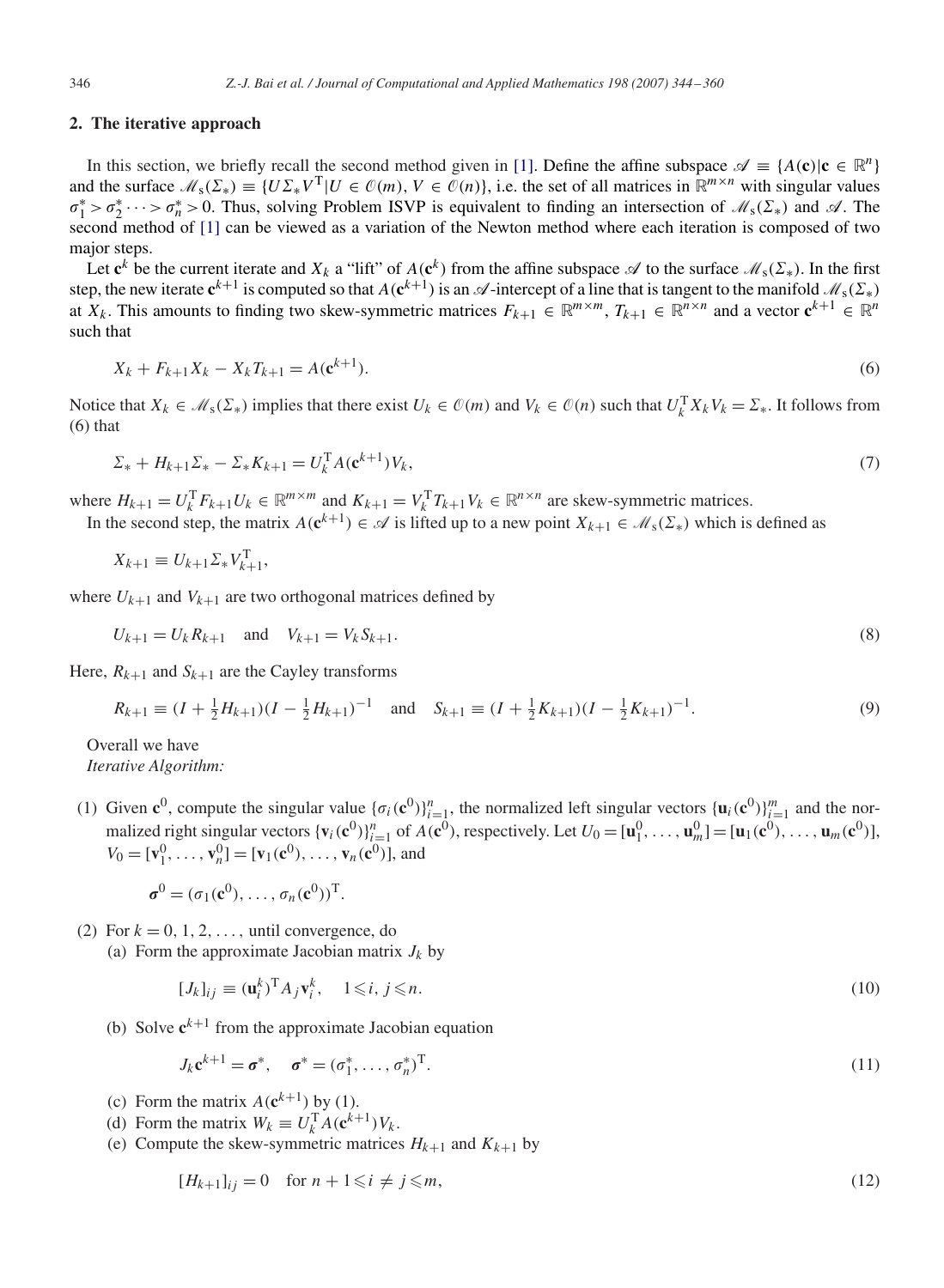$$
[H_{k+1}]_{ij} = -[H_{k+1}]_{ji} = \frac{[W_k]_{ij}}{\sigma_j^*} \quad \text{for } n+1 \le i \le m, \quad 1 \le j \le n,
$$
  

$$
[H_{k+1}]_{ij} = -[H_{k+1}]_{ji} = \frac{\sigma_i^*[W_k]_{ji} + \sigma_j^*[W_k]_{ij}}{(\sigma_j^*)^2 - (\sigma_i^*)^2} \quad \text{for } 1 \le i < j \le n,
$$
  

$$
[K_{k+1}]_{ij} = -[K_{k+1}]_{ji} = \frac{\sigma_i^*[W_k]_{ij} + \sigma_j^*[W_k]_{ji}}{(\sigma_j^*)^2 - (\sigma_i^*)^2} \quad \text{for } 1 \le i < j \le n.
$$

(f) Compute  $U_{k+1} = [\mathbf{u}_1^{k+1}, \dots, \mathbf{u}_m^{k+1}]$  and  $V_{k+1} = [\mathbf{v}_1^{k+1}, \dots, \mathbf{v}_n^{k+1}]$  by solving  $(I + \frac{1}{2}H_{k+1})U_{k+1}^{T} = (I - \frac{1}{2}H_{k+1})U_{k}^{T}$ 

$$
(I + \frac{1}{2}K_{k+1})V_{k+1}^{\mathrm{T}} = (I - \frac{1}{2}K_{k+1})V_k^{\mathrm{T}}.
$$

Clearly, equating the "diagonal" equations of (7) gives rise to (11). The skew-symmetric matrices  $H_{k+1}$  and  $K_{k+1}$ are obtained by the "off-diagonal" equations in (7). In such equations, the entries  $[H_{k+1}]_{ij}$  for  $n + 1 \leq i \neq j \leq m$ are not bound to any equations at all. In principle, we can set these free parameters to be any values. In [\[1\],](#page-16-0) the  $((m - n)(m - n - 1))/2$  unknowns located at the lower-right corner of  $H_{k+1}$  are set identically zeros. In fact, different allocations of the free parameters have an impact on the rate of convergence of the iterative algorithm and we will observe this fact in Section 4.

The convergence behavior of this iterative method was studied in [\[1\].](#page-16-0) Suppose that the ISVP has a solution **c**<sup>∗</sup> and that  $A(\mathbf{c}^*) = U_* \Sigma_* V_*^T$  with  $U_* \in \mathcal{O}(m)$  and  $V_* \in \mathcal{O}(n)$ . Let  $E_k \equiv (E_1^k, E_2^k) = (U_k - U_*, V_k - V_*)$  denote the error matrix at *kth* iteration. Then the following result states that the method is locally quadratically convergent in the quotient sense.

**Theorem 1** (*Chu* [\[1, Theorem 4.2\]](#page-16-0)). Suppose that all singular values  $\sigma_1^*, \ldots, \sigma_n^*$  are positive and distinct. Suppose *also that the matrix*  $J^{(k)}$  *defined in* (10) *is nonsingular. Then we have* 

$$
||E_{k+1}||_F = O(||E_k||_F^2)
$$
 and  $||\mathbf{c}^{k+1} - \mathbf{c}^*|| = O(||E_k||_F^2)$ .

In [\[1\],](#page-16-0) this theorem was proved as follows. Let

$$
U_k^{\mathrm{T}} A(\mathbf{c}^*) V_k \equiv \mathbf{e}^{\hat{M}_k} \Sigma_* \mathbf{e}^{-\hat{N}_k},\tag{13}
$$

where  $e^{\hat{M}_k} = U_k^{\mathrm{T}} U_*$  and  $e^{\hat{N}_k} = V_k^{\mathrm{T}} V_*$ . By [\[1, Lemma 4.1\]](#page-16-0)

$$
\|(\hat{M}_k, \hat{N}_k)\|_F = O(\|E_k\|_F). \tag{14}
$$

Together with (13), it follows that

$$
U_k^{\rm T} A(\mathbf{c}^*) V_k = \Sigma_* + \hat{M}_k \Sigma_* - \Sigma_* \hat{N}_k + \mathcal{O}(\|E_k\|_F^2). \tag{15}
$$

By taking the difference between (15) and (7), we get

$$
U_k^{\mathrm{T}}(A(\mathbf{c}^*) - A(\mathbf{c}^{k+1}))V_k = (\hat{M}_k - H_{k+1})\Sigma_* - (\hat{N}_k - K_{k+1})\Sigma_* + \mathrm{O}(\|E_k\|_F^2). \tag{16}
$$

The diagonal equations of (16) yields

$$
J^{(k)}(c^* - c^{k+1}) = O(||E_k||_F^2),
$$

and from the nonsingularity of  $J^{(k)}$ , we have

$$
\|\mathbf{c}^* - \mathbf{c}^{k+1}\| = O(\|E_k\|_F^2).
$$

Similarly, from the off-diagonal equations of (16) the following estimates are derived

$$
\|\hat{M}_k - H_{k+1}\|_F = O(\|E_k\|_F^2),
$$
  

$$
\|\hat{N}_k - K_{k+1}\|_F = O(\|E_k\|_F^2).
$$
 (17)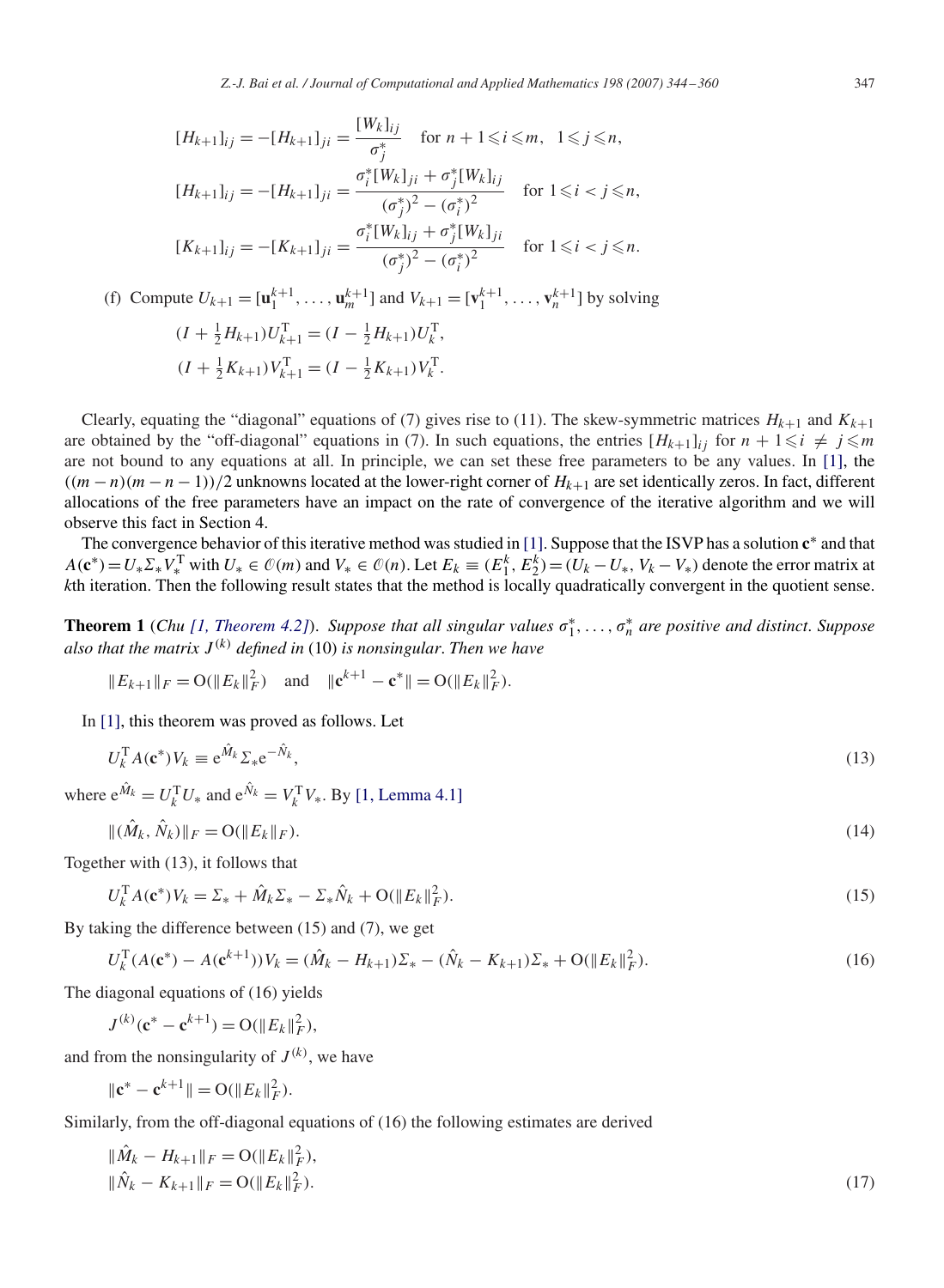Because of (14), it must be that

$$
||(H_{k+1}, K_{k+1})||_F = O(||E_k||_F). \tag{18}
$$

We observe that

$$
E_1^{k+1} \equiv U_{k+1} - U_* = U_k R_{k+1} - U_k e^{\hat{M}_k}
$$
  
=  $U_k [(I + \frac{1}{2} H_{k+1}) - (I + \hat{M}_k + O(\|\hat{M}_k\|^2))(I - \frac{1}{2} H_{k+1})](I - \frac{1}{2} H_{k+1})^{-1}$   
=  $U_k [H_{k+1} - \hat{M}_k + O(\|\hat{M}_k H_{k+1}\|) + O(\|\hat{M}_k\|^2)] (I - \frac{1}{2} H_{k+1})^{-1}.$ 

Thus, it is clear now that

$$
||E_1^{k+1}|| = O(||E_k||_F^2).
$$

A similar argument works for  $E_2^{k+1}$ . Therefore, the proof is completed.

We note that the estimate of  $\|\hat{M}_k - H_{k+1}\|_F$  in (17) is incorrect. The reason is as follows. Since the system (16) shows that the  $((m - n)(m - n - 1))/2$  unknowns located at the lower-right corner of the matrix  $\hat{M}_k - H_{k+1}$  are not bound to any equations at all, we cannot ensure that the first estimate in (17) holds. In fact, by (14) and (12), we have only

$$
|[\hat{M}_k - H_{k+1}]_{ij}| = |[\hat{M}_k]_{ij}| = O(||E_k||_F), \quad n+1 \leq i \neq j \leq m.
$$

Thus as a whole,  $\|\hat{M}_k - H_{k+1}\|_F = O(\|E_k\|_F)$ . Therefore, the quadratic convergence of the second method is not guaranteed when  $m > n + 1$ .

In the next section, we develop the convergence analysis for the vector iterates  $\{c^k\}$  and the approximate singular vectors  $\{U^{(k)}\}, \{V^{(k)}\}$  focusing on the convergence of the iterates  $\{c^k\}.$ 

#### **3. Convergence analysis**

In what follows, we assume that **c**<sup>∗</sup> is a solution of the ISVP and let **c***<sup>k</sup>* be the *k*th iterate produced by the iterative algorithm.

#### *3.1. Preliminary lemmas*

In this subsection, we give some preliminary lemmas, which are necessary for the convergence analysis. We first give the perturbation bound for singular values.

**Lemma 1** (Golub and Van Loan [\[4, Corollary 8.6.2\]](#page-16-0)). If B and  $B + E$  are in  $\mathbb{R}^{m \times n}$  with  $m \geq n$ , then, for any  $1 \leq k \leq n$ ,

 $|\sigma_k(B+E) - \sigma_k(B)| \leq ||E||,$ 

*where*  $\sigma_k(B)$  *denotes the kth largest singular value of B.* 

In the following lemma, we give a perturbation bound for  $A(c)$  defined in (1).

**Lemma 2.** *For any* **c**,  $\bar{\mathbf{c}} \in \mathbb{R}^n$ , *we have* 

$$
\|A(\mathbf{c}) - A(\bar{\mathbf{c}})\| \leqslant \left(\sum_{i=1}^{n} \|A_i\|^2\right)^{1/2} \|\mathbf{c} - \bar{\mathbf{c}}\|,
$$
\n(19)

*where*  $A(c)$  *is defined in* (1).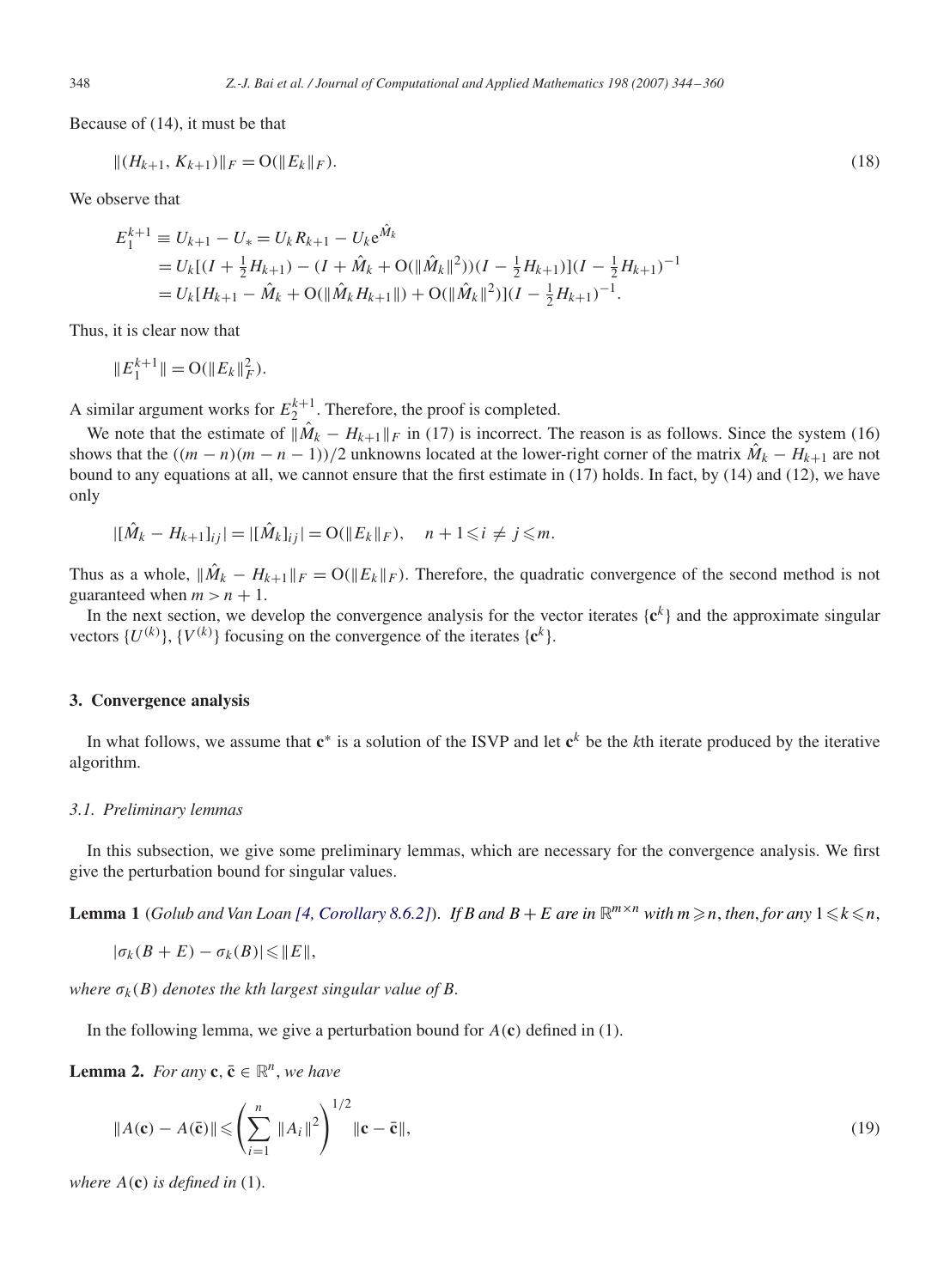**Proof.** The thesis follows from (1) noting that

$$
||A(\mathbf{c}) - A(\bar{\mathbf{c}})|| \leqslant \sum_{i=1}^{n} |c_i - \bar{c}_i| ||A_i|| \leqslant \left(\sum_{i=1}^{n} ||A_i||^2\right)^{1/2} \left(\sum_{i=1}^{n} |c_i - \bar{c}_i|^2\right)^{1/2}.
$$

Now, let the singular value decomposition of  $A(\mathbf{c}^*)$  be

$$
A(\mathbf{c}^*) = U_* \Sigma_* V_*^{\mathrm{T}},\tag{20}
$$

and define

$$
J_*=[(J_*)_{ij}] \quad \text{with } (J_*)_{ij}=(\mathbf{u}_i^*)^{\mathrm{T}} A_j \mathbf{v}_i^*, \quad 1\leq i, j\leq n,
$$

where  $\mathbf{u}_i^*$  and  $\mathbf{v}_i^*$  are the *i*th column of  $U_*$  and  $V_*$ , respectively. In what follows we always assume that  $J_*$  is nonsingular. Thus, letting  $U^{\prime}_{*} = [U_{*1}, U_{*2}]$  with  $U_{*1} \in \mathbb{R}^{m \times n}$ , by the continuity of the matrix inverse there exist positive numbers  $\delta$ and *C* such that if  $\mathbf{u}_i \in \mathbb{R}^m$ ,  $\mathbf{v}_i \in \mathbb{R}^n$  satisfy

$$
\max\{\|[{\bf u}_1,\ldots,{\bf u}_n]-U_{*1}\|,\|[{\bf v}_1,\ldots,{\bf v}_n]-V_{*}\|\}\leqslant\delta,
$$
\n(21)

then the matrix  $J = [\mathbf{u}_i^{\mathrm{T}} A_j \mathbf{v}_i]$  is nonsingular and

$$
||J^{-1}|| \leqslant C. \tag{22}
$$

We then define

$$
\gamma_1 = \frac{23}{2}\sigma_1^*, \quad \gamma_2 = \sqrt{n}\,\gamma_1 C, \quad \gamma_3 = \sqrt{2}\eta(\beta\gamma_2 + \gamma_1), \quad \gamma_4 = \sqrt{2n}\eta C\beta^2, \quad \eta = \frac{2n\sigma_1^*}{d_*} + \frac{1}{\sigma_n^*},\tag{23}
$$

where

$$
\beta = \left(\sum_{i=1}^{n} \|A_i\|^2\right)^{1/2} \quad \text{and} \quad d_* = \min_{i \neq j} |\sigma_i^{*2} - \sigma_j^{*2}|. \tag{24}
$$

Also, partition  $\Sigma_*$  as

$$
\Sigma_* = \begin{bmatrix} \Sigma_{*1} \\ 0 \end{bmatrix}
$$

with  $\Sigma_{*1} \in \mathbb{R}^{n \times n}$  and  $U_k$  as  $U_k = [U_{k1}, U_{k2}]$  with  $U_{k1} \in \mathbb{R}^{m \times n}$  for  $k = 0, 1, \ldots$ . Then, we have the following lemma.

### **Lemma 3.** *If*

$$
\max\{\|U_{01} - U_{*1}\|, \|V_0 - V_{*}\|\} \leq \frac{\delta}{4},\tag{25}
$$

$$
\rho_1 \equiv \sqrt{\|H_1\|^2 + \|K_1\|^2} < \min\left\{1, \frac{1}{2\gamma_3}, \frac{3\delta}{8(\gamma_3 + 3)}\right\} \equiv \varepsilon_0,\tag{26}
$$

*then for any k*  $\geqslant$  1 *the iterates* { $c^k$ }, { $H_k$ }, { $K_k$ } *and* { $U_k^{\rm T} A(c^k) V_k$ } *generated by the iterative algorithm satisfy* 

$$
||U_k^{\mathrm{T}} A(\mathbf{c}^k) V_k - \Sigma_* || \leq \gamma_1 (||H_k||^2 + ||K_k||^2),
$$
\n(27)

$$
\|\mathbf{c}^{k+1} - \mathbf{c}^k\| \leq \gamma_2 (\|H_k\|^2 + \|K_k\|^2),\tag{28}
$$

$$
\sqrt{\|H_{k+1}\|^2 + \|K_{k+1}\|^2} \leq \gamma_3 (\|H_k\|^2 + \|K_k\|^2),\tag{29}
$$

$$
||U_{k+1} - U_k|| \leq 2\gamma_3(||H_k||^2 + ||K_k||^2),
$$
\n(30)

$$
||V_{k+1} - V_k|| \leq 2\gamma_3(||H_k||^2 + ||K_k||^2). \tag{31}
$$

**Proof.** See Appendix A. □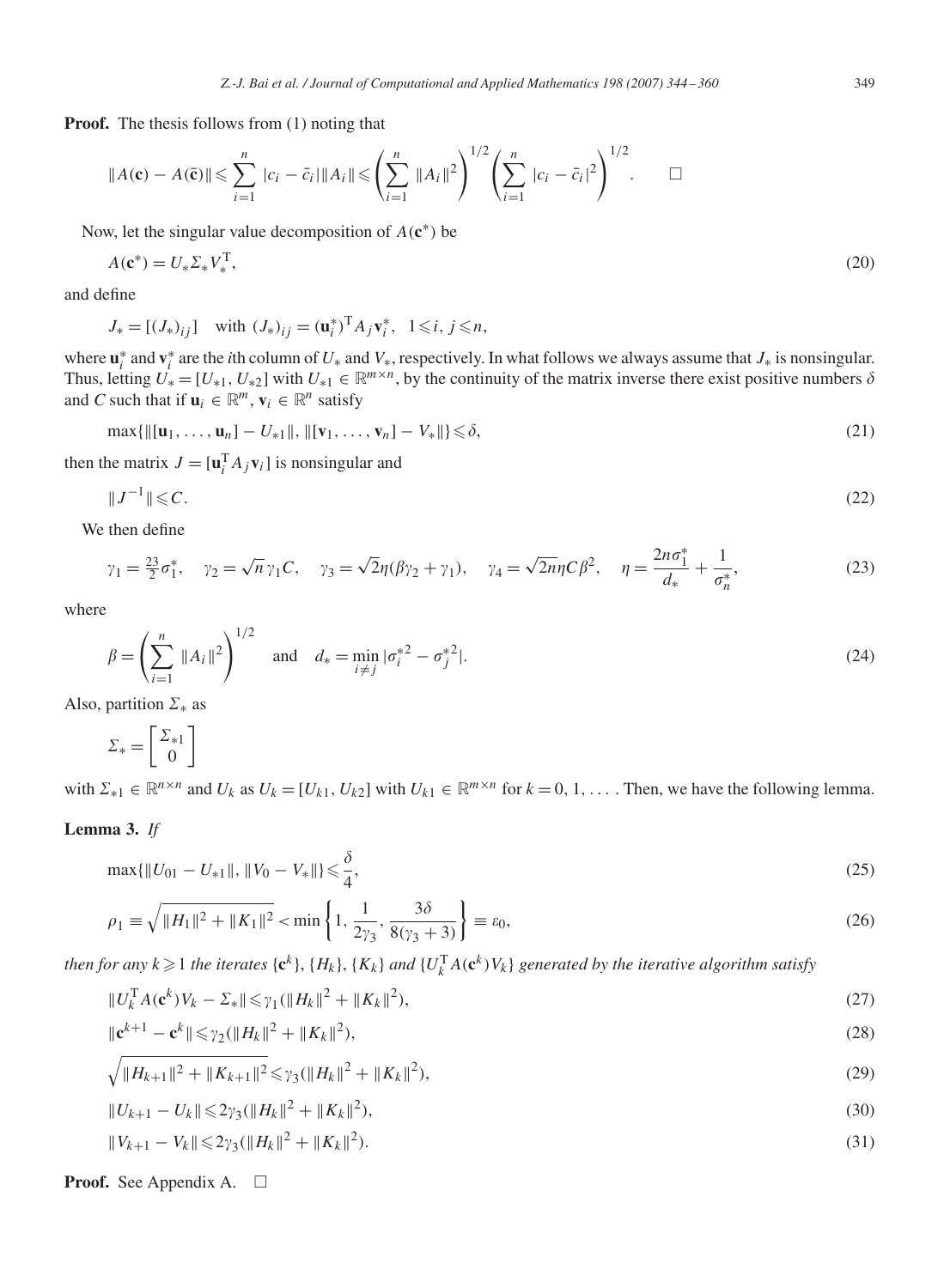Finally, we estimate the errors in  $\{\mathbf{u}_i(\mathbf{c}^k)\}_{i=1}^n$  and  $\{\mathbf{v}_i(\mathbf{c}^k)\}_{i=1}^n$  in terms of  $\|\mathbf{c}^k - \mathbf{c}^*\|$ .

**Lemma 4.** Let the given singular values  $\{\sigma_i^*\}_{i=1}^n$  be positive and distinct, and  $U_*$  and  $V_*$  denote associated matrices *of the normalized left and normalized right singular vectors of*  $A(c^*)$ *, respectively. Let the vectors*  $\mathbf{u}_i(c^k)$  *and*  $\mathbf{v}_i(c^k)$ *stand for the unit left and unit right singular vectors of*  $A(c^k)$ , *respectively. Then there exist positive numbers*  $\varepsilon_1$  *and*  $\kappa$ *such that, if*  $\|\mathbf{c}^k - \mathbf{c}^*\| \leq \varepsilon_1$ *, we have* 

$$
\|\left[\mathbf{u}_1(\mathbf{c}^k),\ldots,\mathbf{u}_n(\mathbf{c}^k)\right]-U_{*1}\|\leqslant \kappa \|\mathbf{c}^k-\mathbf{c}^*\|,\tag{32}
$$

$$
\|[\mathbf{v}_1(\mathbf{c}^k),\ldots,\mathbf{v}_n(\mathbf{c}^k)]-V_*\|\leq \kappa \|\mathbf{c}^k-\mathbf{c}^*\|.
$$
\n(33)

**Proof.** It follows from the analyticity of a simple singular value and its corresponding left and right singular vectors. The proof of this lemma is similar to [\[6, p. 249\].](#page-16-0) Therefore, we omit the proof here.  $\Box$ 

#### *3.2. R-Convergence rate*

In this subsection, we will show that the three sequences of the iterates  $\{c^k\}$ ,  $\{U_k\}$  and  $\{V_k\}$  generated by the iterative method are all at least quadratically convergent in the root sense. Next, we prove the main result of this paper.

**Theorem 2.** Let the given singular values  $\{\sigma_i^*\}_{i=1}^n$  be positive and distinct. Then there exist  $\varepsilon > 0$ ,  $\tilde{\mathbf{c}} \in \mathbb{R}^n$ ,  $\tilde{U} \in \mathcal{O}(m)$ and  $\tilde{V} \in \mathcal{O}(m)$  such that if  $\|\mathbf{c}^0 - \mathbf{c}^*\| \leq \varepsilon$ , the iterates  $\{\mathbf{c}^k\}$ ,  $\{U_k\}$ ,  $\{V_k\}$ , and  $\{U_k^T A(\mathbf{c}^k)V_k\}$  generated by the iterative *algorithm converge to*  $\tilde{\mathbf{c}}$ ,  $\tilde{U}$ ,  $\tilde{V}$ , and  $\tilde{U}^{\mathsf{T}} A(\tilde{\mathbf{c}}) \tilde{V} = \Sigma_*$ , respectively.

**Proof.** By Lemmas 1 and 2, we have

$$
\max_{i} |\sigma_i(\mathbf{c}^0) - \sigma_i^*| \leq ||A(\mathbf{c}^0) - A(\mathbf{c}^*)|| \leq \beta ||\mathbf{c}^0 - \mathbf{c}^*||. \tag{34}
$$

By Lemma 4, if  $\|\mathbf{c}^0 - \mathbf{c}^*\| \leqslant \min\{\varepsilon_1, \delta/(4\kappa)\}\)$ , then

$$
\max\{\|U_{01} - U_{*1}\|, \|V_0 - V_{*}\|\} \le \kappa \|\mathbf{c}^0 - \mathbf{c}^*\| \le \delta/4,\tag{35}
$$

where  $\delta$  is given in (21). Thus by (21) and (22), we know that *J*<sub>0</sub> is nonsingular and  $||J_0^{-1}|| \leq C$ . Note that

$$
U_0^{\mathrm{T}} A(\mathbf{c}^0) V_0 = \Sigma_0 = \text{diag}(\sigma_1(\mathbf{c}^0), \dots, \sigma_n(\mathbf{c}^0)),
$$
\n(36)

$$
U_0^{\rm T} A(\mathbf{c}^1) V_0 = \Sigma_* + H_1 \Sigma_* - \Sigma_* K_1. \tag{37}
$$

Taking the difference between (36) and (37) yields

$$
U_0^{\rm T}(A(\mathbf{c}^1) - A(\mathbf{c}^0))V_0 = \Sigma_* - \Sigma_0 + H_1 \Sigma_* - \Sigma_* K_1.
$$
\n(38)

The diagonal equations of (38) give rise to

$$
J_0(\mathbf{c}^1-\mathbf{c}^0)=\boldsymbol{\sigma}^*-\boldsymbol{\sigma}^0,
$$

and so, by (34), we have

$$
\|\mathbf{c}^{1}-\mathbf{c}^{0}\|\leqslant C\sqrt{n}\max_{i}|\sigma_{i}(\mathbf{c}^{0})-\sigma_{i}^{*}|\leqslant\sqrt{n}C\beta\|\mathbf{c}^{0}-\mathbf{c}^{*}\|.
$$
\n(39)

Similarly to the proofs of (63) and (64), from (38), we can derive that

$$
\max\{\|H_1\|, \|K_1\|\} \leqslant \eta \|A(c^1) - A(c^0)\|,\tag{40}
$$

where  $\eta$  is defined in (23). By Lemma 2, it follows from (39) that

$$
||A(\mathbf{c}^1) - A(\mathbf{c}^0)|| \leq \beta ||\mathbf{c}^1 - \mathbf{c}^0|| \leq \sqrt{n}C\beta^2 ||\mathbf{c}^0 - \mathbf{c}^*||. \tag{41}
$$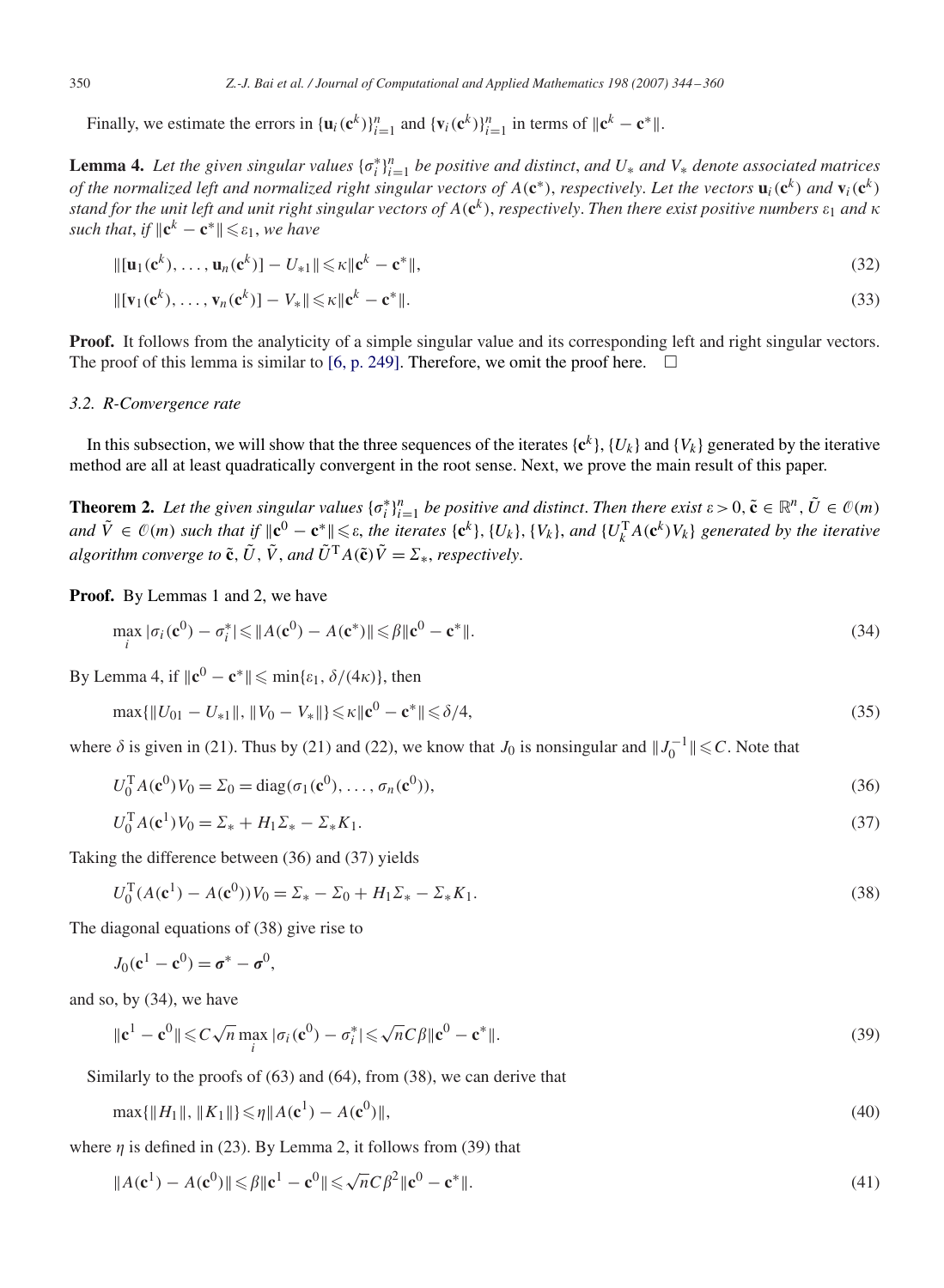Then, from (40) and (41), we get

$$
\max\{\|H_1\|, \|K_1\|\} \leqslant \eta \sqrt{n} C\beta^2 \|\mathbf{c}^0 - \mathbf{c}^*\|,
$$

and so we have

$$
\sqrt{\|H_1\|^2 + \|K_1\|^2} \le \eta \sqrt{2n} C \beta^2 \|\mathbf{c}^0 - \mathbf{c}^*\| = \gamma_4 \|\mathbf{c}^0 - \mathbf{c}^*\|,
$$
\n(42)

where  $\gamma_4$  is defined in (23).

Now we let  $\gamma = \max{\{\gamma_1, \gamma_2, \gamma_3\}}$ . If  $\|\mathbf{c}^0 - \mathbf{c}^*\| \leq \varepsilon$ , where

$$
\varepsilon < \min\left\{1, \varepsilon_1, \frac{\delta}{4\kappa}, \frac{\varepsilon_0}{\gamma_4}, \frac{1}{\gamma_4\gamma}\right\},\tag{43}
$$

then, from  $(35)$  and  $(42)$ , we obtain

$$
\max\{\|U_{01}-U_{*1}\|,\|V_0-V_{*}\|\}\leq \frac{\delta}{4} \quad \text{and} \quad \rho_1\equiv \sqrt{\|H_1\|^2+\|K_1\|^2}<\varepsilon_0.
$$

Thus by Lemma 3, we have, for any  $k \ge 1$ ,

$$
\begin{aligned} &\|\mathbf{c}^{k+1} - \mathbf{c}^k\| \leqslant \gamma \rho_k^2, \quad \rho_{k+1} \leqslant \gamma \rho_k^2, \quad \|U_k^{\mathrm{T}} A(\mathbf{c}^k) V_k - \Sigma_* \| \leqslant \gamma \rho_k^2, \\ &\|U_{k+1} - U_k\| \leqslant 2\gamma \rho_k^2, \quad \|V_{k+1} - V_k\| \leqslant 2\gamma \rho_k^2. \end{aligned} \tag{44}
$$

where  $\rho_k \equiv \sqrt{||H_k||^2 + ||K_k||^2}$ .

Let  $\rho = \gamma \rho_1$ , by (43) and (42), we know that  $\rho < 1$ . From (44) we have for each  $k \ge 2$ ,

$$
\begin{split} \|\mathbf{c}^{k}-\mathbf{c}^{k-1}\|&\leqslant\gamma\rho_{k-1}^{2}\leqslant\gamma(\gamma\rho_{k-2}^{2})^{2}=\gamma^{1+2}\rho_{k-2}^{2^{2}}\\ &\leqslant\cdots\leqslant\gamma^{1+2+2^{2}+\cdots+2^{k-2}}\rho_{1}^{2^{k-1}}\\ &\leqslant(\gamma^{(1+2+2^{2}+\cdots+2^{k-2})/2^{k-1}}\rho_{1})^{2^{k-1}}\\ &\leqslant(\gamma\rho_{1})^{2^{k-1}}\leqslant\rho^{2^{k-1}}.\end{split}
$$

Thus for any integer  $m \ge 1$ ,

$$
\|\mathbf{c}^{k+m} - \mathbf{c}^k\| \leq \sum_{l=1}^m \|\mathbf{c}^{k+l} - \mathbf{c}^{k+l-1}\| \leq \sum_{l=1}^m \rho^{2^{k+l-1}} = \sum_{l=1}^m (\rho^{2^{k-l}})^{2^l}
$$
  
 
$$
\leq \sum_{l=1}^m (\rho^{2^{k-1}})^l = \frac{\rho^{2^{k-1}} - (\rho^{2^{k-1}})^{m+1}}{1 - \rho^{2^{k-1}}}.
$$
 (45)

This shows that  $\{c^k\}$  is a Cauchy sequence since  $\rho < 1$ . Therefore, there exists a  $\tilde{\mathbf{c}} \in \mathbb{R}^n$  such that  $\{c^k\}$  converge to  $\tilde{\mathbf{c}}$ . Similarly, from (44) we have, for any integer  $m > 1$ ,

$$
\max\{\|U_{k+m} - U_k\|, \|V_{k+m} - V_k\|\} \leqslant 2\frac{\rho^{2^{k-1}} - (\rho^{2^{k-1}})^{m+1}}{1 - \rho^{2^{k-1}}}.
$$
\n(46)

It shows that  $\{U_k\}$  and  $\{V_k\}$  are both Cauchy sequences. Thus, there exist two matrices  $\tilde{U} \in \mathcal{O}(m)$  and  $\tilde{V} \in \mathcal{O}(n)$ such that  $\{U_k\}$  and  $\{V_k\}$  converge to  $\tilde{U}$  and  $\tilde{V}$ , respectively. Finally, from (44), we have that  $\{U_k^T A(\mathbf{c}^k)V_k\}$  converge to  $\tilde{U}^{\mathrm{T}}A(\tilde{\mathbf{c}})\tilde{V}=\Sigma_*$ .

**Remark.** It is straightforward to note from (44) that the sequence  $\{\rho_k\}$  converges to zero Q-quadratically. Finally, it is worthwhile to point out that  $\tilde{c}$  may not be equal to the solution  $c^*$ .

We end this section by establishing quadratic convergence of our method in the root sense.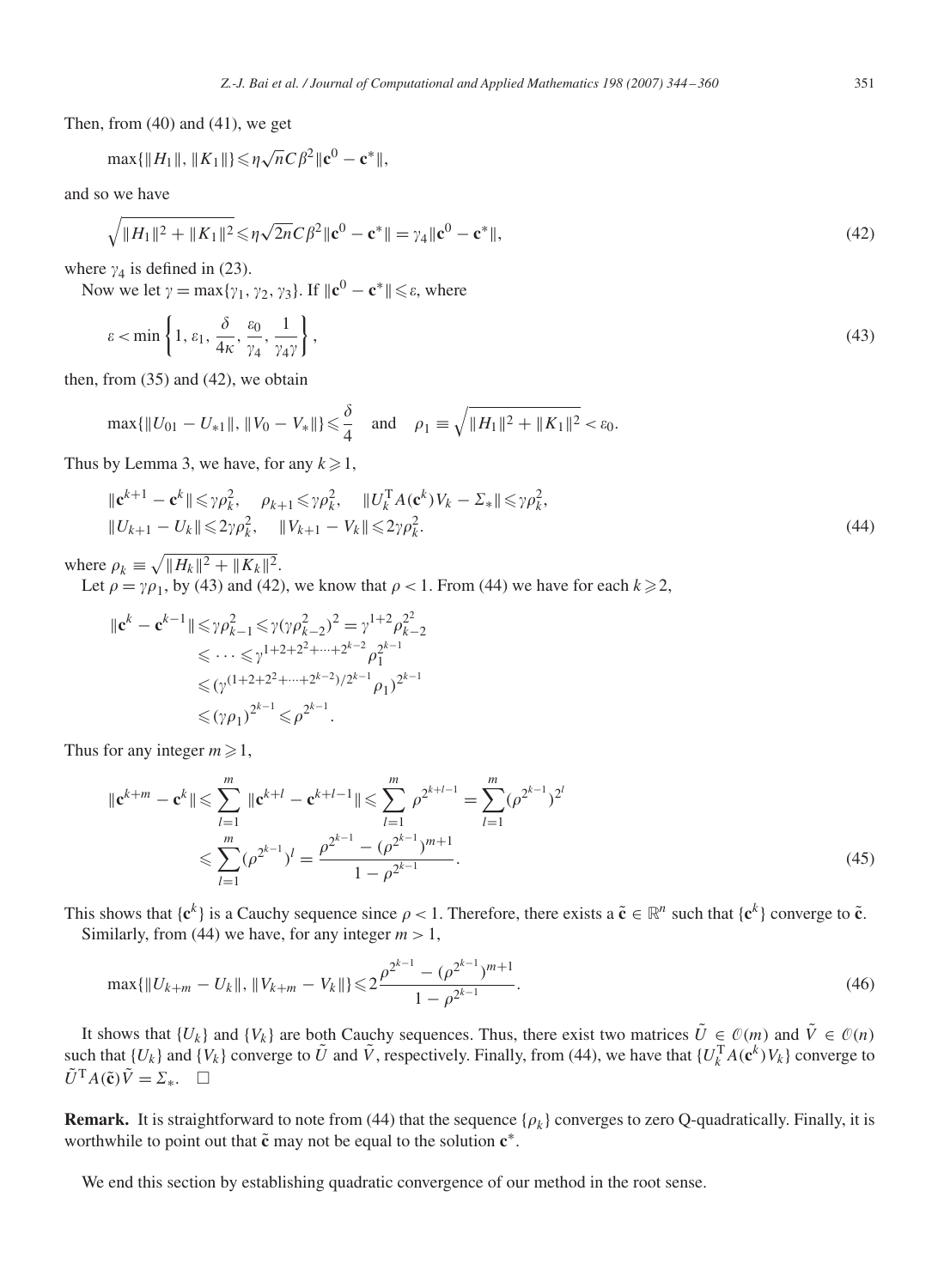**Theorem 3.** *Under the same conditions as in Theorem 2, the three sequences of iterates*  $\{c^k\}$ ,  $\{U_k\}$  *and*  $\{V_k\}$  *generated by the iterative algorithm are all locally convergent with root-convergence rate at least equal to 2*.

**Proof.** By Theorem 2, we know that  $\{c^k\}$  is locally convergent with

$$
\lim_{k\to\infty} \mathbf{c}^k = \tilde{\mathbf{c}}.
$$

Since  $\rho < 1$ , letting  $m \to \infty$  in (45), we have, for each  $k \ge 1$ ,

$$
\|\tilde{\mathbf{c}}-\mathbf{c}^k\|\leqslant \frac{\rho^{2^{k-1}}}{1-\rho^{2^{k-1}}}\!\leqslant \! \xi\rho^{2^{k-1}},
$$

where  $\xi = \frac{1}{1-\rho} > 1$ . Moreover,

(1) If  $p = 1$ , then

$$
R_1\{c^k\} = \limsup_{k \to \infty} \|c^k - \tilde{c}\|^{1/k} \le \limsup_{k \to \infty} \xi^{1/k} (\rho^{1/2})^{2^k/k} = 0.
$$

(2) If  $1 < p < 2$ , then

$$
R_p\{\mathbf{c}^k\} = \limsup_{k\to\infty} \|\mathbf{c}^k - \tilde{\mathbf{c}}\|^{1/p^k} \le \limsup_{k\to\infty} \xi^{1/p^k} (\rho^{1/2})^{(2/p)^k} = 0.
$$

(3) If  $p = 2$ , then

$$
R_p\{\mathbf{c}^k\} = \limsup_{k \to \infty} \|\mathbf{c}^k - \tilde{\mathbf{c}}\|^{1/2^k} \le \limsup_{k \to \infty} \xi^{1/p^k} \rho^{1/2} = \rho^{1/2} < 1.
$$

(4) If  $p > 2$ , then

$$
R_p\{\mathbf{c}^k\} = \limsup_{k \to \infty} \|\mathbf{c}^k - \tilde{\mathbf{c}}\|^{1/p^k} \le \limsup_{k \to \infty} \xi^{1/p^k} (\rho^{1/2})^{(2/p)^k} = 1.
$$

Therefore, the root-convergence factors  $R_p\{c^k\}$  of  $\{c^k\}$  defined in (4) is such that  $R_p\{c^k\} = 0$  for any  $p \in [1, 2)$  and  $R_p\{c^k\} \leq 1$  for any  $p \in [2, \infty)$ . According to (5),  $O_R(c^*) \geq 2$ .

By similar arguments, we can prove that  $\{U_k\}$  and  $\{V_k\}$  converge to their limits  $\tilde{U}$  and  $\tilde{V}$  quadratically in the root sense.  $\square$ 

### **4. Numerical experiments**

In this section, we report some numerical experiments to show the performance of the iterative algorithm. For demonstration purpose, we consider the case when  $m = 7$  and  $n = 4$ . The tests were performed using Matlab 6.1 with machine precision  $2.2 \times 10^{-16}$ . All the basis matrices were generated randomly from a normal distribution with mean 0*.*0 and variance 1*.*0. To make sure that the ISVP under testing does have a solution, we first randomly generate a vector  $\mathbf{c}^* \in \mathbb{R}^4$ . Then, singular values of the corresponding matrix  $A(\mathbf{c}^*)$  are used as the prescribed singular values. We perturb each entry of the vector **c**<sup>∗</sup> by a uniform distribution between −1 and 1 and use the perturbed vector as the initial guess  $c^0$  for the iterations. In our experiments, the iterations are stopped when

$$
||U_k^{\mathrm{T}} A(\mathbf{c}^k) V_k - \Sigma_*||_F \leq 10^{-13}.
$$

[Table 1](#page-9-0) includes  $c^*$ , the initial guess  $c^0$  and the corresponding limit point  $\tilde{c}$  for three cases. [Table 2](#page-9-0) lists the errors between  $c^0$ ,  $c^*$  and  $\tilde{c}$ . The number It. of performed iterations is 9, 5, 10, respectively. We can see from [Table 2](#page-9-0) that for Case (a) and Case (c), the limit point  $\tilde{c}$  of the iteration is not equal to the original vector  $c^*$  to which  $c^0$  is reasonably close. In particular, in Case (c),  $c^0$  is nearer to  $\tilde{c}$  than to  $c^*$  while Case (a) is the opposite. We point out that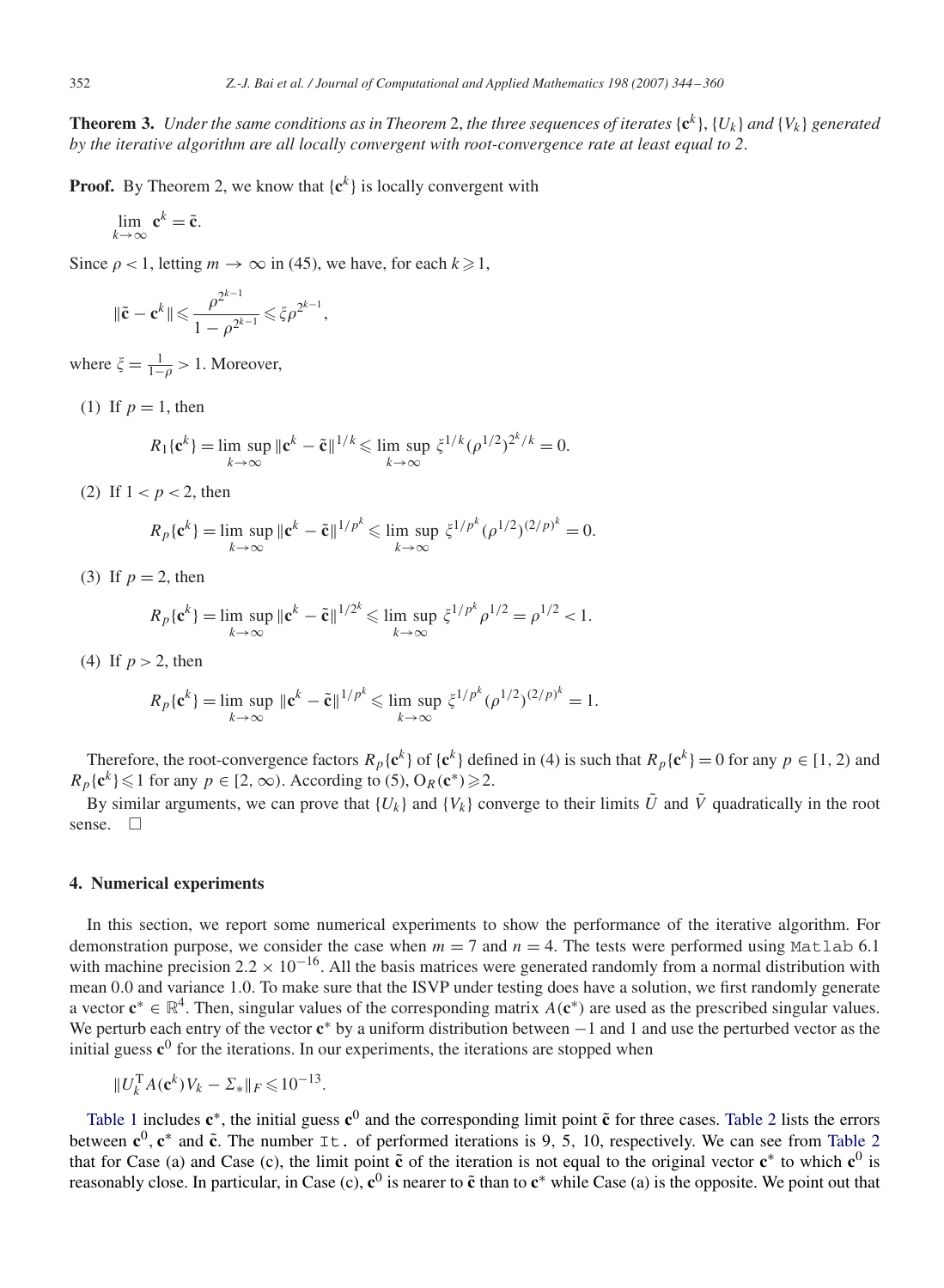<span id="page-9-0"></span>Table 1 Initial and final values of  $c^k$ 

|               | Case (a)        | Case $(b)$      | Case $(c)$      |  |
|---------------|-----------------|-----------------|-----------------|--|
| $c_1^*$       | $2.4467e + 00$  | $1.0987e + 00$  | $2.1995e + 00$  |  |
| $c_2^*$       | $9.9836e - 01$  | $4.5028e - 01$  | $7.2577e - 01$  |  |
| $c_3^*$       | $1.4491e + 00$  | $1.0739e + 00$  | $-7.0029e - 01$ |  |
| $c_4^*$       | $-1.0565e + 00$ | $-7.5681e - 01$ | $2.0901e + 00$  |  |
| $c_1^0$       | $2.6943e + 00$  | $1.6498e + 00$  | $2.4376e + 00$  |  |
| $c_2^0$       | $1.4342e + 00$  | $7.6865e - 01$  | $7.6459e - 01$  |  |
| $c_3^0$       | $2.4266e + 00$  | $1.6628e + 00$  | $2.3170e - 01$  |  |
| $c_4^0$       | $-1.9655e - 01$ | $-5.1570e - 01$ | $2.5964e + 00$  |  |
| $\tilde{c}_1$ | $3.1675e + 00$  | $1.0987e + 00$  | $1.9495e + 00$  |  |
| $\tilde{c}_2$ | $1.5874e + 00$  | $4.5028e - 01$  | $1.0043e + 00$  |  |
| $\tilde{c}_3$ | $2.8446e - 01$  | $1.0739e + 00$  | $-2.7139e - 01$ |  |
| $\tilde{c}_4$ | $-3.5270e - 01$ | $-7.5681e - 01$ | $2.2095e + 00$  |  |

Table 2

Errors between  $c^0$ ,  $c^*$  and  $\tilde{c}$ 

|            | $\ {\bf c}^0 - {\bf c}^*\ $ | $\ {\bf c}^0 - \tilde{\bf c}\ $ | $\ \mathbf{c}^*-\tilde{\mathbf{c}}\ $ |  |
|------------|-----------------------------|---------------------------------|---------------------------------------|--|
| Case $(a)$ | $1.3951e + 00$              | $2.2047e + 00$                  | $1.6487e + 00$                        |  |
| Case $(b)$ | $8.9994e - 01$              | $8.9994e - 01$                  | $6.1294e - 15$                        |  |
| Case $(c)$ | $1.0877e + 00$              | $8.3577e - 01$                  | $5.8163e - 01$                        |  |

Table 3 Singular values of  $A(e^k)$ 

| $\boldsymbol{\sigma}^k$ | Case (a)       | Case (b)       | Case (c)       |
|-------------------------|----------------|----------------|----------------|
| $\sigma_1^0$            | $2.0092e + 01$ | $1.2835e + 01$ | $1.0998e + 01$ |
| $\sigma_2^0$            | $1.1860e + 01$ | $8.0329e + 00$ | $1.0673e + 01$ |
| $\sigma_3^0$            | $7.5045e + 00$ | $4.8781e + 00$ | $7.3750e + 00$ |
| $\sigma_4^0$            | $3.3831e + 00$ | $2.7887e + 00$ | $3.9632e + 00$ |
| $\sigma_1^*$            | $1.5364e + 01$ | $8.6619e + 00$ | $9.8737e + 00$ |
| $\sigma_2^*$            | $1.0882e + 01$ | $6.0069e + 00$ | $7.8588e + 00$ |
| $\sigma_3^*$            | $5.8869e + 00$ | $3.5380e + 00$ | $6.7673e + 00$ |
| $\sigma_4^*$            | $2.6861e + 00$ | $2.1041e + 00$ | $3.3554e + 00$ |

this occurrence is in accordance with our convergence results and with the convergence features of iterative processes based on Newton method.

Clearly, the singular values of  $A(\tilde{c})$  agree with those of  $A(c^*)$ . Table 3 displays the singular values of  $A(c^0)$  and those of  $A(\tilde{\mathbf{c}})$ . Furthermore, [Table 4](#page-10-0) displays the distance between  $\sigma(\mathbf{c}^k) = (\sigma_1(\mathbf{c}^k), \dots, \sigma_n(\mathbf{c}^k))$  and  $\sigma^*$  measured in the 2-norm. Note that  $\{\sigma(\mathbf{c}^k)\}$  converges fast.

In order to further illustrate our theoretical results, in [Table 5,](#page-10-0) we give the convergence history of the sequences  $\{\rho_k\} \equiv \{\sqrt{\|H_k\|^2 + \|K_k\|^2}\}$ ,  $\{\mathbf{c}^k\}$ ,  $\{U_k\}$  and  $\{V_k\}$  for Case (a). Here, the limits  $\tilde{\mathbf{c}}$ ,  $\tilde{U}$  and  $\tilde{V}$  are computed up to full precision. From [Table 5,](#page-10-0) we can observe that the four sequences converge fast.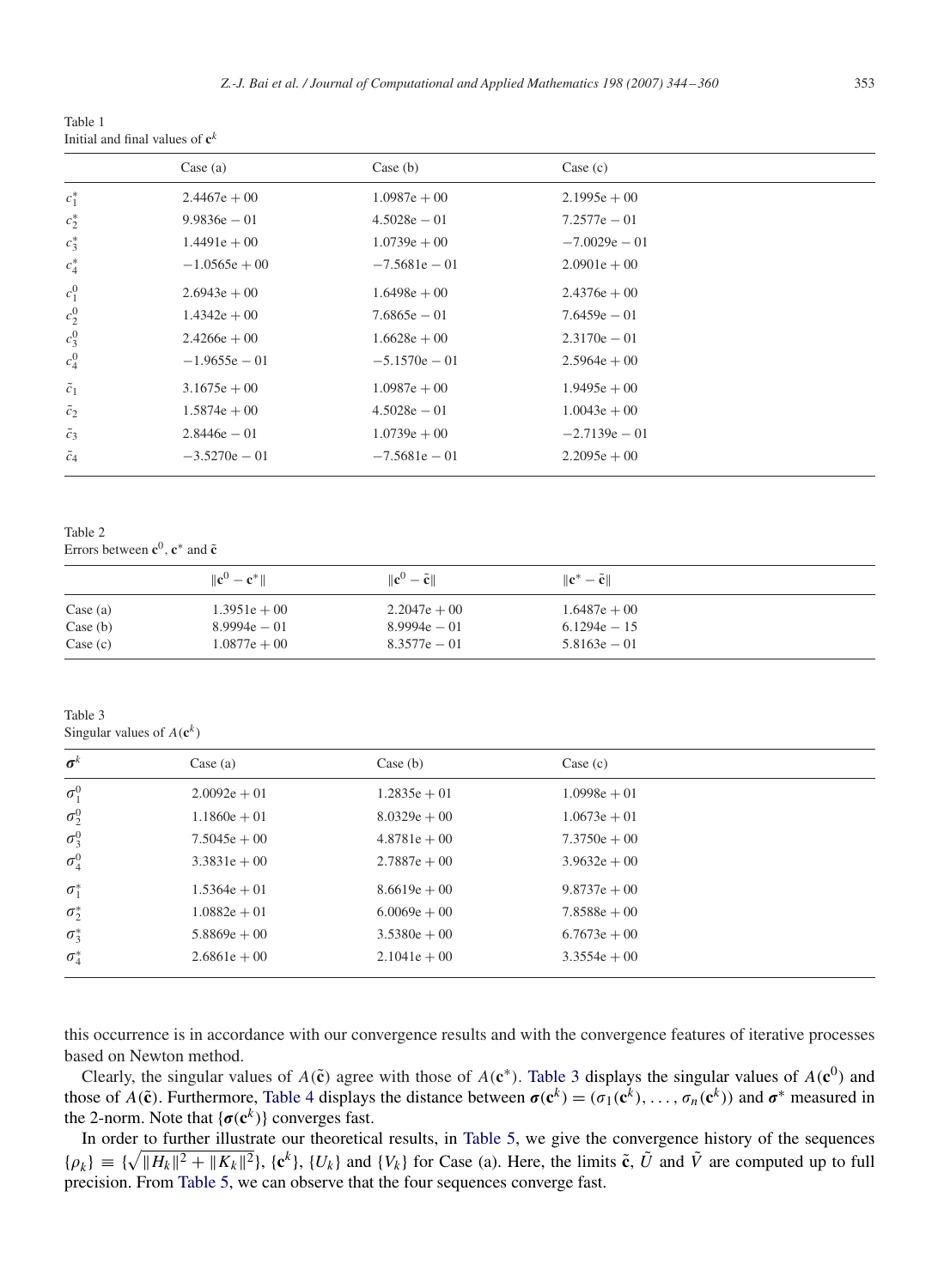<span id="page-10-0"></span>Table 4 Convergence history of  $\{\boldsymbol{\sigma}(\mathbf{c}^k)\}$ 

| It.            | Case $(a)$     | Case (b)       | Case (c)       |  |
|----------------|----------------|----------------|----------------|--|
| $\overline{0}$ | $5.1399e + 00$ | $4.8769e + 00$ | $3.1501e + 00$ |  |
|                | $1.8645e + 00$ | $2.2626e - 01$ | $3.0338e - 01$ |  |
| 2              | $5.5573e + 00$ | $3.2821e - 02$ | $5.3643e - 01$ |  |
| 3              | $2.1745e + 00$ | $4.2234e - 04$ | $1.4622e - 01$ |  |
| 4              | $4.9857e - 01$ | $1.8717e - 07$ | $7.6712e - 01$ |  |
| 5              | $2.7352e - 02$ | $1.5397e - 14$ | $4.4488e - 01$ |  |
| 6              | $2.2679e - 03$ |                | $3.3527e - 02$ |  |
|                | $6.6781e - 06$ |                | $3.0239e - 03$ |  |
| 8              | $1.2317e - 10$ |                | $9.3265e - 06$ |  |
| 9              | $4.7830e - 15$ |                | $2.7301e - 10$ |  |
| 10             |                |                | $6.2804e - 15$ |  |

Table 5 Convergence history of  $\{\rho_k\}$ ,  $\{\mathbf{c}^k\}$ ,  $\{U_k\}$  and  $\{V_k\}$  for Case (a)

| It.            | $\rho_k$        | $\ \mathbf{c}^k - \tilde{\mathbf{c}}\ $ | $  U_k-U  $    | $  V_k - V  $  |  |
|----------------|-----------------|-----------------------------------------|----------------|----------------|--|
| $\overline{0}$ | $1.7029e + 00$  | $2.2047e + 00$                          | $2.5985e + 00$ | $9.5168e - 01$ |  |
| -1             | $4.4140e + 00$  | $2.3630e + 00$                          | $2.1818e + 00$ | $1.3436e + 00$ |  |
| 2              | $1.5427e + 00$  | $1.7445e + 00$                          | $1.2882e + 00$ | $6.8597e - 01$ |  |
| 3              | $9.8196e - 01$  | $6.9574e - 01$                          | $8.9750e - 01$ | $2.8418e - 01$ |  |
| $\overline{4}$ | $1.9614e - 01$  | $1.5478e - 01$                          | $1.9838e - 01$ | $1.4848e - 01$ |  |
| 5              | $7.7722e - 02$  | $6.0905e - 02$                          | $7.2257e - 02$ | $3.7492e - 02$ |  |
| 6              | $3.8347e - 03$  | $2.7500e - 03$                          | $3.2571e - 03$ | $2.0557e - 03$ |  |
| 7              | $1.7031e - 0.5$ | $1.3086e - 05$                          | $1.4488e - 05$ | $8.9536e - 06$ |  |
| 8              | $2.9797e - 10$  | $2.2557e - 10$                          | $2.5370e - 10$ | $1.5630e - 10$ |  |
| 9              | $1.0989e - 15$  | $5.3705e - 15$                          | $5.1940e - 15$ | $3.7348e - 15$ |  |

In order to demonstrate the criticality of the block of free parameters in Eq. (7), we consider the vector **c**<sup>∗</sup> as in Case (a). The initial guess **c**<sup>0</sup> is obtained via perturbing **c**<sup>∗</sup> by a random vector with entries in [−1*,* 1]. In [Tables 6](#page-11-0) and [7](#page-12-0) we list the numerical results for varying values of the block of free parameters by setting

$$
[H_{k+1}]_{ij} = -[H_{k+1}]_{ji} = \tau \quad \text{for } n+1 \leq i < j \leq m
$$

where  $\tau = 0.01, 0.1, 0.5, 1.0$ . We can observe from [Tables 6](#page-11-0) and [7](#page-12-0) that the rate of convergence of the sequences  $\{c^k\}$ and  $\{\sigma(\mathbf{c}^k)\}\$  slows for increasing values of  $\tau$ .

# **Acknowledgements**

We would like to thank Prof. Raymond Chan for his valuable suggestions when we began this paper. We are also grateful to Prof. Moody Chu for the useful discussion and comments on this work.

### **Appendix A**

Before we show Lemma 3, we give some preliminary lemmas.

**Lemma 5.** *If*  $E \in \mathbb{R}^{n \times n}$  *and*  $||E|| < 1$ *, then*  $I - \frac{1}{2}E$  *is nonsingular and* 

$$
||(I + \frac{1}{2}E)(I - \frac{1}{2}E)^{-1} - (I + E)|| \le ||E||^2.
$$
\n(47)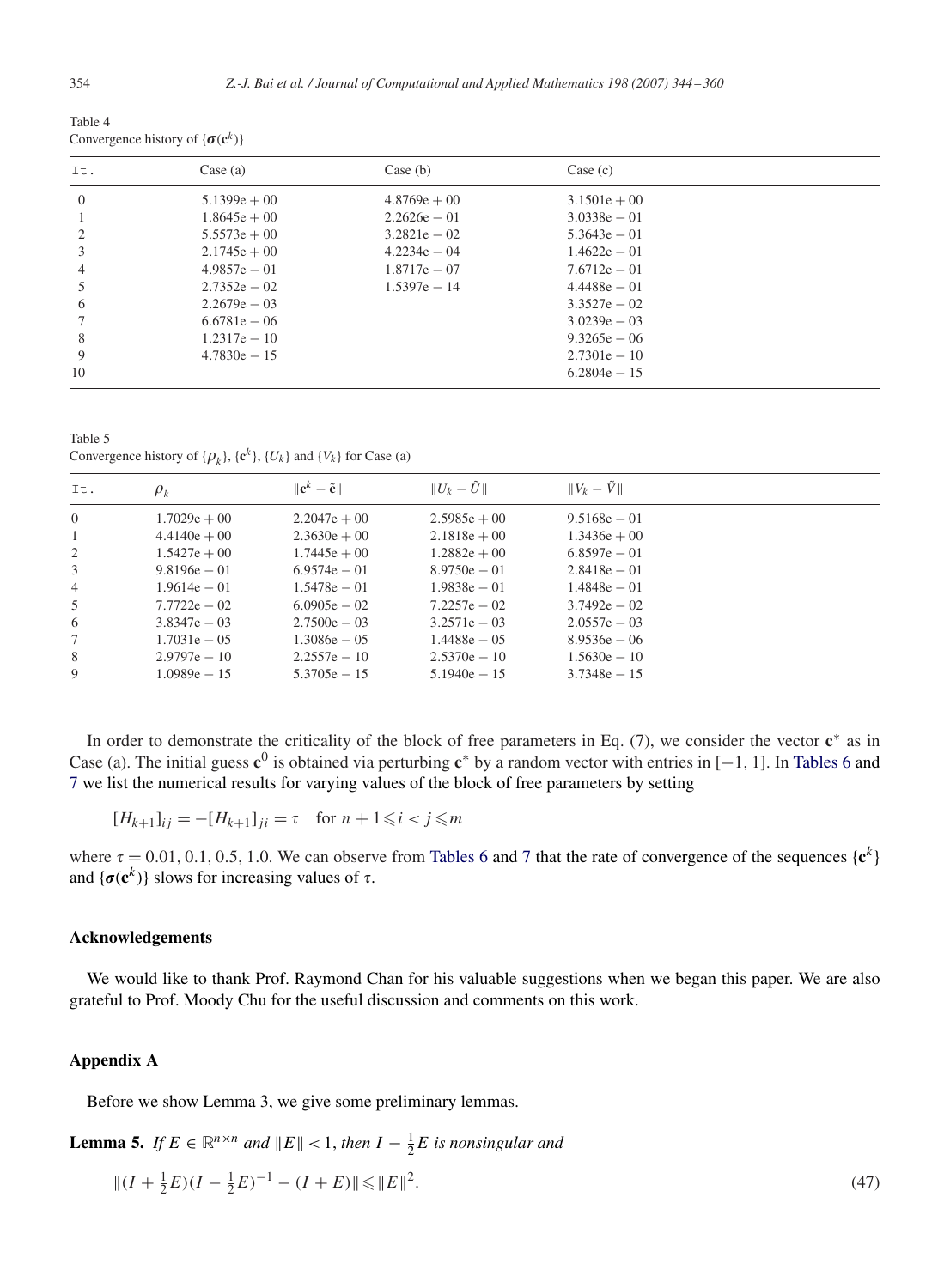<span id="page-11-0"></span>Table 6 Convergence history of  $\{c^k\}$  for varying  $\tau$ 

|              | $\tau = 0.01$                           | $\tau = 0.1$                            | $\tau = 0.5$                            | $\tau=1.0$                              |
|--------------|-----------------------------------------|-----------------------------------------|-----------------------------------------|-----------------------------------------|
| It.          | $\ \mathbf{c}^k - \tilde{\mathbf{c}}\ $ | $\ \mathbf{c}^k - \tilde{\mathbf{c}}\ $ | $\ \mathbf{c}^k - \tilde{\mathbf{c}}\ $ | $\ \mathbf{c}^k - \tilde{\mathbf{c}}\ $ |
| $\mathbf{0}$ | $1.3598e + 00$                          | $1.2979e + 00$                          | $1.3681e + 00$                          | $1.3951e + 00$                          |
| 1            | $1.0661e - 01$                          | $3.7436e - 01$                          | $2.7539e - 01$                          | $1.1115e + 00$                          |
| 2            | $4.9443e - 03$                          | $1.3517e - 01$                          | $1.3577e - 01$                          | $1.1678e + 00$                          |
| 3            | $3.5940e - 06$                          | $4.5366e - 03$                          | $2.1800e - 02$                          | $1.2473e - 01$                          |
| 4            | $1.7510e - 10$                          | $5.6647e - 05$                          | $1.1962e - 03$                          | $1.1583e - 01$                          |
| 5            | $1.3568e - 14$                          | $3.2971e - 07$                          | $1.9027e - 04$                          | $4.9893e - 02$                          |
| 6            |                                         | $2.4337e - 09$                          | $3.0123e - 05$                          | $2.0168e - 02$                          |
| 7            |                                         | $1.8128e - 11$                          | $4.7492e - 06$                          | $8.2382e - 03$                          |
| 8            |                                         | $1.3549e - 13$                          | $7.4910e - 07$                          | $3.4887e - 03$                          |
| 9            |                                         | $2.5704e - 15$                          | $1.1827e - 07$                          | $1.5060e - 03$                          |
| 10           |                                         |                                         | $1.8676e - 08$                          | $6.5070e - 04$                          |
| $\vdots$     |                                         |                                         |                                         |                                         |
| 15           |                                         |                                         | $1.8320e - 12$                          | $9.3786e - 06$                          |
| 16           |                                         |                                         | $2.8592e - 13$                          | $4.0210e - 06$                          |
| 17           |                                         |                                         | $4.1981e - 14$                          | $1.7241e - 06$                          |
| ŧ,           |                                         |                                         |                                         |                                         |
| 23           |                                         |                                         |                                         | $1.0683e - 08$                          |
| 24           |                                         |                                         |                                         | $4.5787e - 09$                          |
| 25           |                                         |                                         |                                         | $1.9623e - 09$                          |
| 26           |                                         |                                         |                                         | $8.4100e - 10$                          |
| $\vdots$     |                                         |                                         |                                         |                                         |
| 37           |                                         |                                         |                                         | $6.9713e - 14$                          |
| 38           |                                         |                                         |                                         | $2.6121e - 14$                          |
| 39           |                                         |                                         |                                         | $8.0367e - 15$                          |

**Proof.** Clearly  $I - \frac{1}{2}E$  is nonsingular. It is easy to verify that

$$
(I - \frac{1}{2}E)^{-1} = I + \frac{1}{2}E + \frac{1}{4}E^2(I - \frac{1}{2}E)^{-1},
$$

and

$$
(I + \frac{1}{2}E)(I - \frac{1}{2}E)^{-1} = I + E + \frac{1}{4}E^{2}(I + (I + \frac{1}{2}E)(I - \frac{1}{2}E)^{-1}).
$$
\n(48)

Since  $||E|| < 1$  we have

$$
\|(I - \frac{1}{2}E)^{-1}\| \leq \frac{1}{1 - 1/2\|E\|} < 2,
$$

and by (48) the inequality (47) follows.  $\Box$ 

**Lemma 6.** Let  $B \in \mathbb{R}^{n \times n}$  and  $\Sigma = \text{diag}(\sigma_1, \ldots, \sigma_n) \in \mathbb{R}^{n \times n}$  with  $\sigma_1 > \sigma_2 > \cdots > \sigma_n > 0$ . If the skew-symmetric *matrices H and K satisfy that*

$$
H\Sigma - \Sigma K = B,\tag{49}
$$

*then we have*

$$
H = Q \circ (B\Sigma + \Sigma B^{T}), \quad \|H\| \leqslant \frac{2n\sigma_1}{d} \|B\|,\tag{50}
$$

$$
K = Q \circ (\Sigma B + B^{\mathrm{T}} \Sigma), \quad \|K\| \leqslant \frac{2n\sigma_1}{d} \|B\|,\tag{51}
$$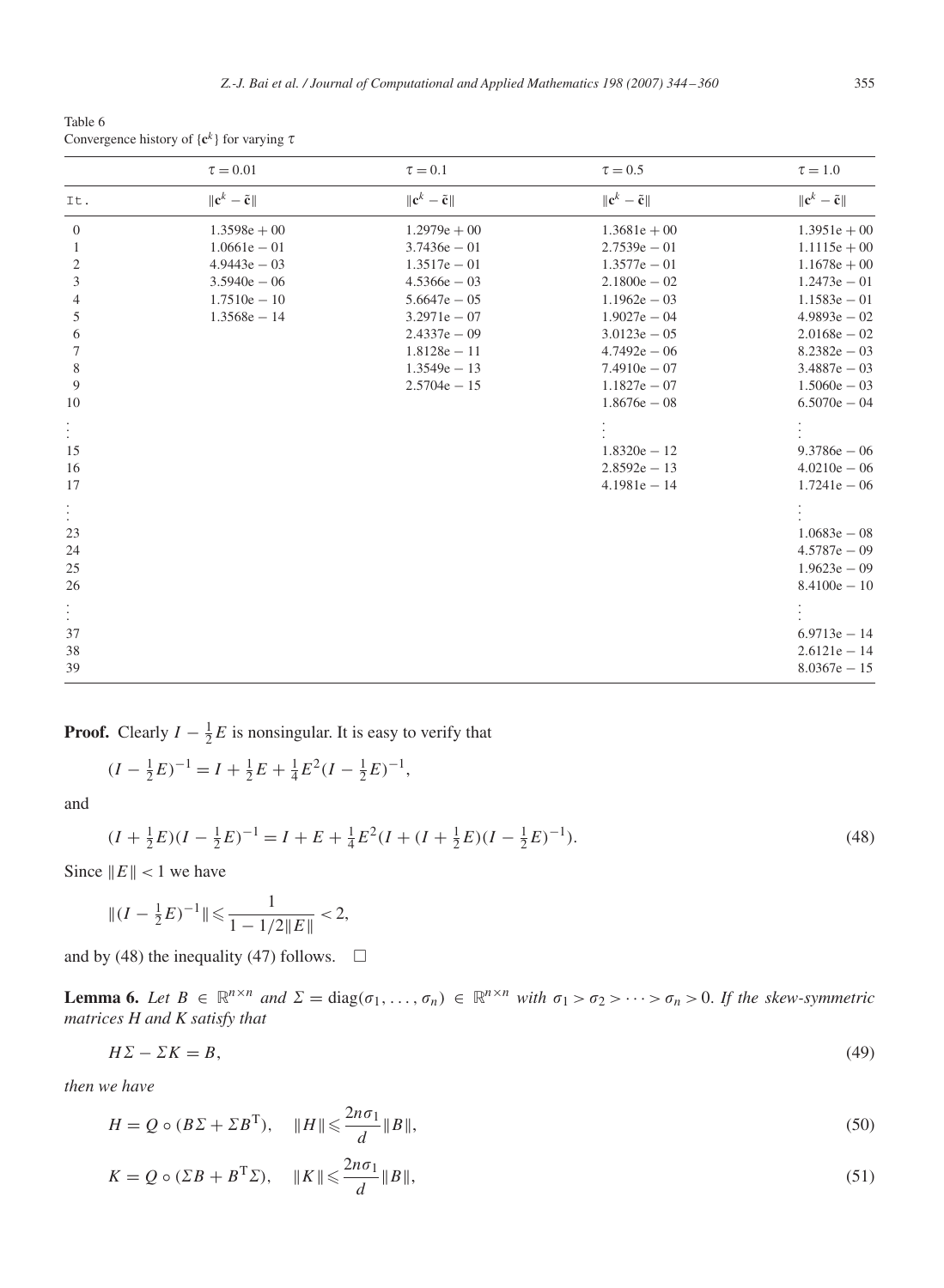|              | $\tau = 0.01$                                                 | $\tau = 0.1$                                                  | $\tau = 0.5$                                                  | $\tau = 1.0$                                                  |
|--------------|---------------------------------------------------------------|---------------------------------------------------------------|---------------------------------------------------------------|---------------------------------------------------------------|
| It.          | $\ \boldsymbol{\sigma}(\mathbf{c}^k)-\boldsymbol{\sigma}^*\ $ | $\ \boldsymbol{\sigma}(\mathbf{c}^k)-\boldsymbol{\sigma}^*\ $ | $\ \boldsymbol{\sigma}(\mathbf{c}^k)-\boldsymbol{\sigma}^*\ $ | $\ \boldsymbol{\sigma}(\mathbf{c}^k)-\boldsymbol{\sigma}^*\ $ |
| $\mathbf{0}$ | $7.8233e + 00$                                                | $7.5642e + 00$                                                | $1.3268e + 00$                                                | $5.1399e + 00$                                                |
| 1            | $1.6885e - 01$                                                | $5.5406e - 01$                                                | $1.0690e + 00$                                                | $1.8645e + 00$                                                |
| 2            | $7.6371e - 03$                                                | $2.1887e - 01$                                                | $2.2937e - 01$                                                | $1.8921e + 00$                                                |
| 3            | $1.7274e - 05$                                                | $1.2194e - 02$                                                | $3.0287e - 02$                                                | $4.2543e - 01$                                                |
| 4            | $7.0969e - 10$                                                | $9.8245e - 05$                                                | $1.6264e - 03$                                                | $1.2323e - 01$                                                |
| 5            | $4.8558e - 14$                                                | $5.9383e - 07$                                                | $2.2896e - 04$                                                | $5.4324e - 02$                                                |
| 6            |                                                               | $4.3857e - 09$                                                | $3.6042e - 05$                                                | $2.1842e - 02$                                                |
| 7            |                                                               | $3.2666e - 11$                                                | $5.7003e - 06$                                                | $8.6885e - 03$                                                |
| 8            |                                                               | $2.4408e - 13$                                                | $9.0077e - 07$                                                | $3.5924e - 03$                                                |
| 9            |                                                               | $7.9565e - 15$                                                | $1.4222e - 07$                                                | $1.5327e - 03$                                                |
| 10           |                                                               |                                                               | $2.2452e - 08$                                                | $6.6149e - 04$                                                |
| $\vdots$     |                                                               |                                                               |                                                               |                                                               |
| 15           |                                                               |                                                               | $2.2063e - 12$                                                | $9.6128e - 06$                                                |
| 16           |                                                               |                                                               | $3.5445e - 13$                                                | $4.1185e - 06$                                                |
| 17           |                                                               |                                                               | $6.2187e - 14$                                                | $1.7656e - 06$                                                |
| ŧ,           |                                                               |                                                               |                                                               |                                                               |
|              |                                                               |                                                               |                                                               |                                                               |
| 23           |                                                               |                                                               |                                                               | $1.0945e - 08$                                                |
| 24           |                                                               |                                                               |                                                               | $4.6907e - 09$                                                |
| 25           |                                                               |                                                               |                                                               | $2.0103e - 09$                                                |
| 26           |                                                               |                                                               |                                                               | $8.6158e - 10$                                                |
| ŧ,           |                                                               |                                                               |                                                               |                                                               |
| 37           |                                                               |                                                               |                                                               | $7.1675e - 14$                                                |
| 38           |                                                               |                                                               |                                                               | $2.3335e - 14$                                                |
| 39           |                                                               |                                                               |                                                               | $1.3448e - 14$                                                |
|              |                                                               |                                                               |                                                               |                                                               |

<span id="page-12-0"></span>Table 7 Convergence history of  $\{\boldsymbol{\sigma}(\mathbf{c}^k)\}\$ for varying  $\tau$ 

*where*  $\circ$  *denotes the Hadamard product,*  $d = \min_{i \neq j} |\sigma_i^2 - \sigma_j^2|$ *, and*  $Q = [q_{ij}]$  *with* 

$$
q_{ij} = \begin{cases} 0 & \text{if } i = j, \\ \frac{1}{\sigma_j^2 - \sigma_i^2} & \text{otherwise.} \end{cases}
$$

**Proof.** Since  $H^T = -H$  and  $K^T = -K$ , from (49) we have

$$
-\Sigma H + K\Sigma = B^{\mathrm{T}}.\tag{52}
$$

Eliminating the matrix  $H$  in (49) and (52) gives rise to

$$
K\Sigma^2 - \Sigma^2 K = \Sigma B + B^{\mathrm{T}}\Sigma.
$$

Equating the off-diagonal elements yields (51). Further, by (51) we have

$$
\|K\|_{\infty} \leq \frac{1}{d} \|\Sigma B + B^{\mathrm{T}} \Sigma\|_{\infty} \leq \frac{1}{d} (\|\Sigma\|_{\infty} \|B\|_{\infty} + \|B^{\mathrm{T}}\|_{\infty} \|\Sigma\|_{\infty}) \leq \frac{\sigma_1}{d} (\|B\|_{\infty} + \|B^{\mathrm{T}}\|_{\infty}),\tag{53}
$$

where  $\|\cdot\|_{\infty}$  denotes the row sum norm. Recalling that  $\|K\| \leq \sqrt{n} \|K\|_{\infty}$ ,  $\|B\|_{\infty} \leq \sqrt{n} \|B\|$  and  $\|B^T\|_{\infty} \leq \sqrt{n} \|B^T\|$  $\sqrt{n}$  *B* | (51) follows. Similarly, we can prove (50). □

Now, we can establish Lemma 3.

**Proof of Lemma 3.** By (21) and (22), (25) implies that  $J_0$  is nonsingular and  $||J_0^{-1}|| \leq C$ . Thus,  $c_1, U_1$  and  $V_1$  are well defined.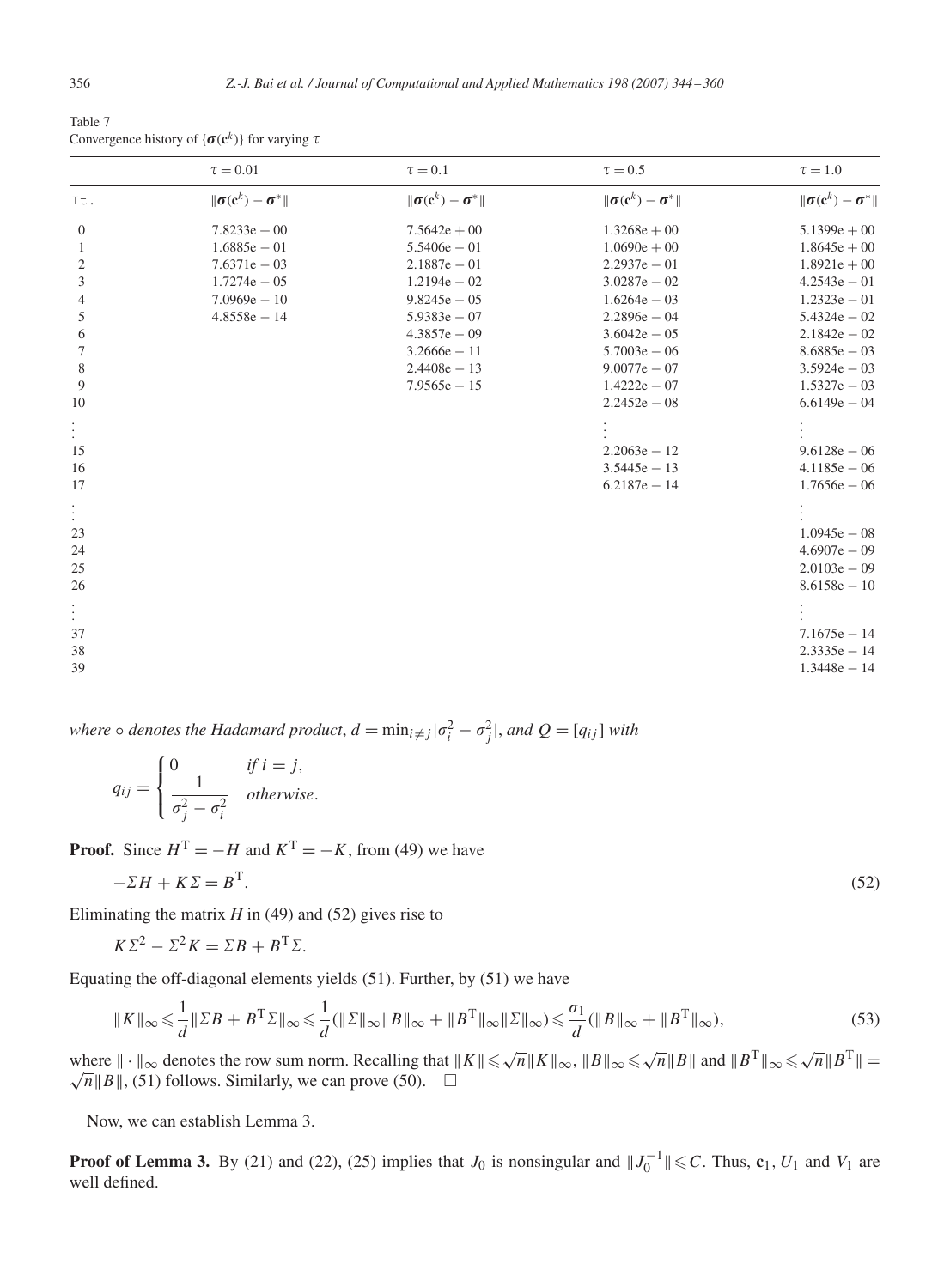First we show that  $(27)$ – $(31)$  hold for  $k = 1$ . By (9) and Lemma 5, we have

$$
||U_1 - U_0|| = ||U_0(R_1 - I)|| = ||R_1 - I|| \le 2||H_1|| \le 2\rho_1,
$$
  

$$
||V_1 - V_0|| = ||V_0(S_1 - I)|| = ||S_1 - I|| \le 2||K_1|| \le 2\rho_1,
$$

Therefore, by the upper bound (26) on  $\rho_1$  it follows that

$$
||U_{11} - U_{*1}|| \le ||U_{11} - U_{01}|| + ||U_{01} - U_{*1}|| \le ||U_1 - U_0|| + ||U_{01} - U_{*1}|| \le 2\rho_1 + \frac{\delta}{4} < \frac{3}{4}\delta + \frac{1}{4}\delta = \delta.
$$

Similarly, we have

 $||V_1 - V_*|| \leq \delta.$ 

Thus by (21) and (22), we know that *J*<sub>1</sub> is nonsingular and  $||J_1^{-1}|| \leq C$ . In order to prove (27), let

$$
R_1 = I + H_1 + E_1 \quad \text{and} \quad S_1 = I + K_1 + F_1. \tag{54}
$$

By (9) and Lemma 5 we have

$$
||E_1|| \le ||H_1||^2 \quad \text{and} \quad ||F_1|| \le ||K_1||^2. \tag{55}
$$

Notice that from (7) and (8)

$$
U_0^{\mathrm{T}} A(\mathbf{c}^1) V_0 = \Sigma_* + H_1 \Sigma_* - \Sigma_* K_1
$$
,  $U_1 = U_0 R_1$  and  $V_1 = V_0 S_1$ .

Then, by (54), a short calculation gives rise to

$$
U_1^{\mathrm{T}} A(\mathbf{c}^1) V_1 = \Sigma_* + G_1,\tag{56}
$$

where

$$
G_1 = H_1(\Sigma_* - H_1\Sigma_* + \Sigma_* K_1)K_1 - H_1^2\Sigma_* - \Sigma_* K_1^2 + E_1^T(\Sigma_* + H_1\Sigma_* - \Sigma_* K_1)(I + K_1) + (I - H_1 + E_1^T)(\Sigma_* + H_1\Sigma_* - \Sigma_* K_1)F_1.
$$

Using (55) and the assumption max $\{\|H_1\|, \|K_1\|\}$  < 1 we have

$$
||G_1|| \leq 3\sigma_1^*||H_1|| ||K_1|| + \sigma_1^*||H_1||^2 + \sigma_1^*||K_1||^2 + 6\sigma_1^*||H_1||^2 + 9\sigma_1^*||K_1||^2
$$
  
\n
$$
\leq \frac{3}{2}\sigma_1^* (||H_1||^2 + ||K_1||^2) + 10\sigma_1^* (||H_1||^2 + ||K_1||^2)
$$
  
\n
$$
= \gamma_1 (||H_1||^2 + ||K_1||^2),
$$
\n(57)

where  $\gamma_1$  is defined in (23). This shows that (27) is true for  $k = 1$ . Combining (56) with

$$
U_1^{\rm T} A(c^2) V_1 = \Sigma_* + H_2 \Sigma_* - \Sigma_* K_2
$$

yields

$$
U_1^{\mathrm{T}}(A(\mathbf{c}^2) - A(\mathbf{c}^1))V_1 = H_2 \Sigma_* - \Sigma_* K_2 - G_1.
$$
\n(58)

The diagonal equations of (58) give rise to

$$
J_1(\mathbf{c}^2 - \mathbf{c}^1) = \mathbf{g}_1,
$$

where  $\mathbf{g}_1$  is the diagonal vector of the matrix  $-G_1$ , and so we have

$$
\|\mathbf{c}^2 - \mathbf{c}^1\| \leq C \|\mathbf{g}_1\| \leq C\sqrt{n} \|G_1\| \leq \gamma_2 (\|H_1\|^2 + \|K_1\|^2),
$$
\n(59)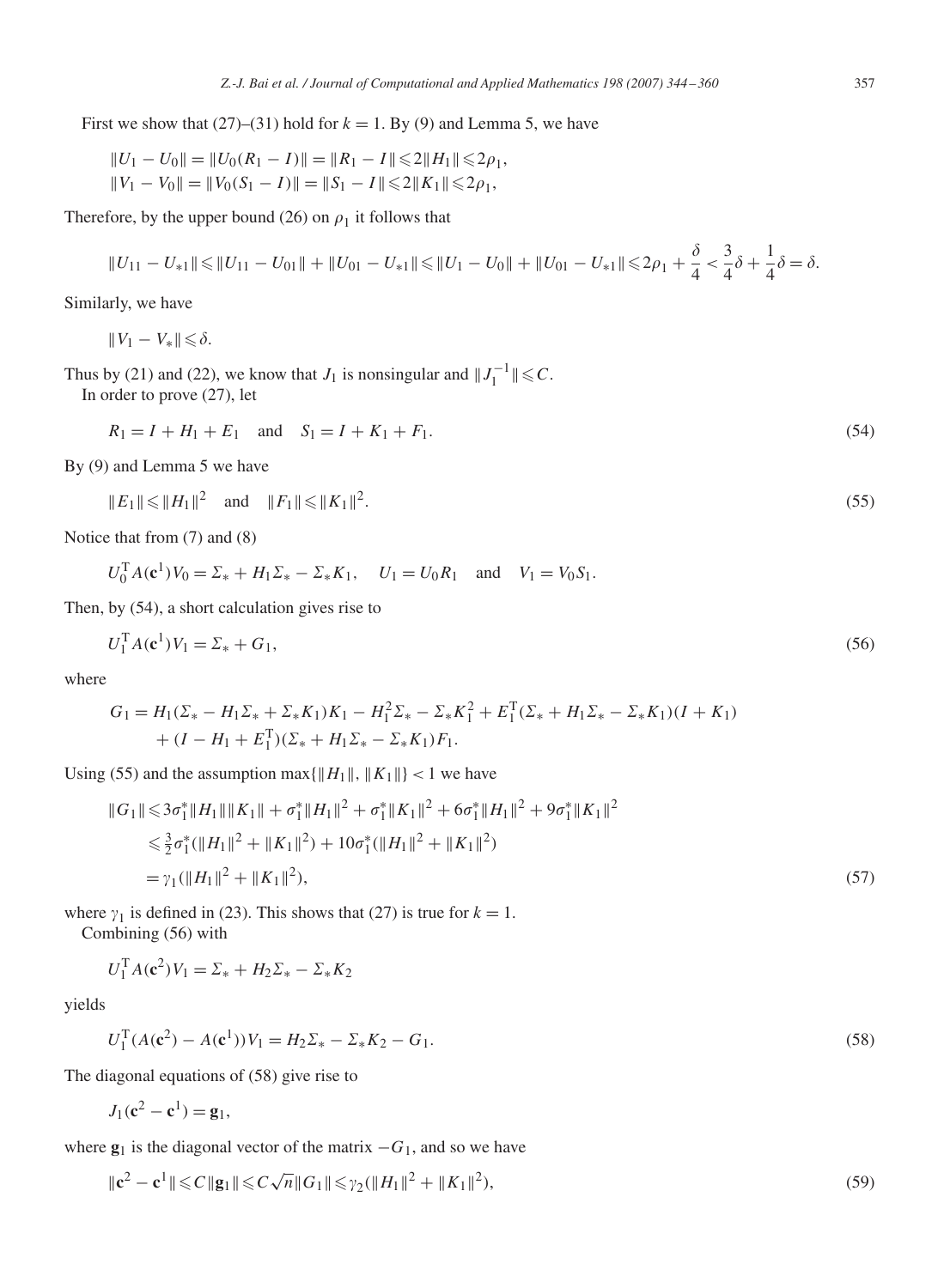where  $\gamma_2$  is defined in (23). This shows that (28) holds for  $k = 1$ . Let

$$
Z \equiv U_1^{\rm T} (A(\mathbf{c}^2) - A(\mathbf{c}^1)) V_1 + G_1 = \begin{bmatrix} Z_{11} \\ Z_{21} \end{bmatrix}_{m-n}^n
$$

with  $Z_{11} \in \mathbb{R}^{n \times n}$  and  $Z_{21} \in \mathbb{R}^{(m-n)\times n}$ . Noting that  $H_2$  has the form

$$
H_2 = \begin{bmatrix} H_{11}^{(2)} & -H_{21}^{(2)} \\ H_{21}^{(2)} & 0 \end{bmatrix}
$$

with  $H_{11}^{(2)} \in \mathbb{R}^{n \times n}$ , from (58) we obtain

$$
H_{11}^{(2)}\Sigma_{*1} - \Sigma_{*1}K_2 = Z_{11},\tag{60}
$$

and

$$
H_{21}^{(2)}\Sigma_{*1} = Z_{21}.\tag{61}
$$

By Lemma 6 and (60) it follows that

$$
||H_{11}^{(2)}|| \leqslant \frac{2n\sigma_1^*}{d_*} ||Z_{11}||,
$$
\n<sup>(62)</sup>

$$
||K_2|| \leqslant \frac{2n\sigma_1^*}{d_*} ||Z_{11}||. \tag{63}
$$

On the other hand, by (61) we have

$$
||H_{21}^{(2)}|| \leqslant \frac{1}{\sigma_n^*} ||Z_{21}||.
$$

This, together with (62), yields

$$
||H_2|| \le ||\left[\begin{bmatrix} H_{11}^{(2)} & 0 \\ 0 & 0 \end{bmatrix}\right]|| + ||\left[\begin{bmatrix} 0 & -H_{21}^{(2)} \\ H_{21}^{(2)} & 0 \end{bmatrix}||\right]
$$
  
= 
$$
||H_{11}^{(2)}|| + ||H_{21}^{(2)}|| \le \frac{2n\sigma_1^*}{d_*} ||Z_{11}|| + \frac{1}{\sigma_n^*} ||Z_{21}|| \le \eta ||Z||,
$$
 (64)

where  $\eta$  is defined in (23).

By Lemma 2, (57) and (59) we get

$$
||Z|| \leq \beta ||\mathbf{c}^2 - \mathbf{c}^1|| + ||G_1|| \leq (\beta \gamma_2 + \gamma_1)(||H_1||^2 + ||K_1||^2),
$$
\n(65)

where  $\beta$  is defined in (24). Combining (63) and (64) with (65) yields

$$
\sqrt{\|H_2\|^2 + \|K_2\|^2} \le \gamma_3 (\|H_1\|^2 + \|K_1\|^2),\tag{66}
$$

where  $\gamma_3$  is defined in (23). This shows that (29) is true for  $k = 1$ . Moreover, (66) implies that

$$
\sqrt{\|H_2\|^2 + \|K_2\|^2} \leqslant \sqrt{\|H_1\|^2 + \|K_1\|^2},\tag{67}
$$

since we have assumed that  $\sqrt{||H_1||^2 + ||K_1||^2} < 1/\gamma_3$ .

Thus, by Lemma 5, it follows from (67), (66) and (26) that

$$
||U_2 - U_1|| = ||U_1(R_2 - I)|| \le 2||H_2|| \le 2\gamma_3 \rho_1^2,
$$
  

$$
||V_2 - V_1|| = ||V_1(S_2 - I)|| \le 2||K_2|| \le 2\gamma_3 \rho_1^2,
$$

which shows that (30) and (31) are true for  $k = 1$ .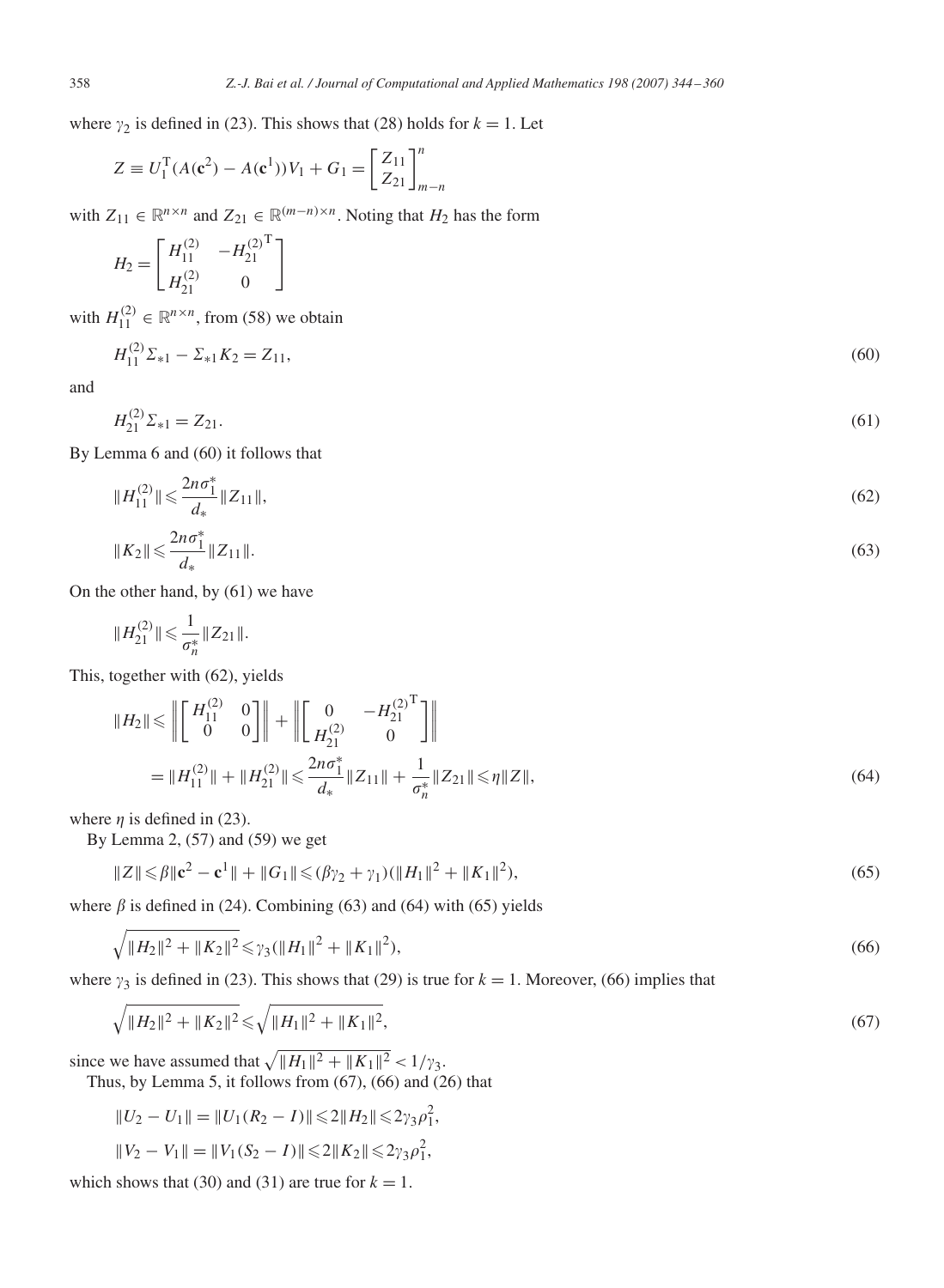$$
\sqrt{\|H_k\|^2 + \|K_k\|^2} \leqslant \sqrt{\|H_1\|^2 + \|K_1\|^2}.
$$
\n(68)

Similarly to the proof of (56), we can show that

$$
U_k^{\mathrm{T}} A(\mathbf{c}^k) V_k = \Sigma_* + G_k,\tag{69}
$$

where

$$
||G_k|| \leq \gamma_1 (||H_k||^2 + ||K_k||^2). \tag{70}
$$

By the induction assumptions we know that, for  $j = 2, 3, \ldots, k$ ,

$$
||U_{j1} - U_{j-1,1}|| \le ||U_j - U_{j-1}|| \le 2\gamma_3 \rho_{j-1}^2, \quad ||V_j - V_{j-1}|| \le 2\gamma_3 \rho_{j-1}^2, \quad \rho_j \le \gamma_3 \rho_{j-1}^2,
$$

where  $\rho_j = \sqrt{||H_j||^2 + ||K_j||^2}$ . By (26), we get  $\gamma_3 \rho_1 < 1/2$  and also  $\gamma_3 \rho_1 < 3/8\delta$ . Thus, we have

$$
||V_k - V_*|| \le \sum_{j=1}^k ||V_j - V_{j-1}|| + ||V_0 - V_*|| \le \sum_{j=2}^k 2\gamma_3 \rho_{j-1}^2 + 2\rho_1 + \frac{\delta}{4}
$$
  

$$
\le \sum_{j=2}^k 2(\gamma_3 \rho_1)^{2^{j-1}} + 2\rho_1 + \frac{\delta}{4} \le 2 \cdot \frac{(\gamma_3 \rho_1)^2}{1 - (\gamma_3 \rho_1)^2} + 2\rho_1 + \frac{\delta}{4}
$$
  

$$
\le 2 \cdot \frac{2}{3}\gamma_3 \rho_1 + 2\rho_1 + \frac{\delta}{4} \le \frac{\delta}{2} + \frac{\delta}{4} + \frac{\delta}{4} = \delta.
$$

Similarly, we can prove that  $||U_{k1} - U_{*1}|| \le \delta$ . Thus, it follows from (21) and (22) that  $J_k$  is nonsingular and  $||J_k^{-1}|| \le C$ . Combining (69) with

$$
U_k^{\rm T} A(\mathbf{c}^{k+1}) V_k = \Sigma_* + H_{k+1} \Sigma_* - \Sigma_* K_{k+1},
$$

we have

$$
U_k^{\mathrm{T}}(A(\mathbf{c}^{k+1}) - A(\mathbf{c}^k))V_k = H_{k+1}\Sigma_* - \Sigma_* K_{k+1} + G_k.
$$
\n(71)

From (71), proceeding as in the proof of (59) and (66), we have

$$
\|\mathbf{c}^{k+1} - \mathbf{c}^k\| \leq \gamma_2 (\|H_k\|^2 + \|K_k\|^2),\tag{72}
$$

and

$$
\sqrt{||H_{k+1}||^2+||K_{k+1}||^2}\leq \gamma_3(||H_k||^2+||K_k||^2).
$$

This, together with (68), gives rise to

$$
\sqrt{||H_{k+1}||^2+||K_{k+1}||^2} \leq \sqrt{||H_k||^2+||K_k||^2} \leq \sqrt{||H_1||^2+||K_1||^2},
$$

which implies  $||H_{k+1}|| \le \sqrt{||H_{k+1}||^2 + ||K_{k+1}||^2} < 1$ . Thus, by Lemma 5 and (72), we get

$$
||U_{k+1}-U_k||=||U_k(R_{k+1}-I)||=||R_{k+1}-I||\leq 2||H_{k+1}||\leq 2\gamma_3(||H_k||^2+||K_k||^2).
$$

Similarly, we can prove that (31) holds.

Therefore, by mathematical induction principle, we have showed that the inequalities (27)–(31) hold for all positive integers.